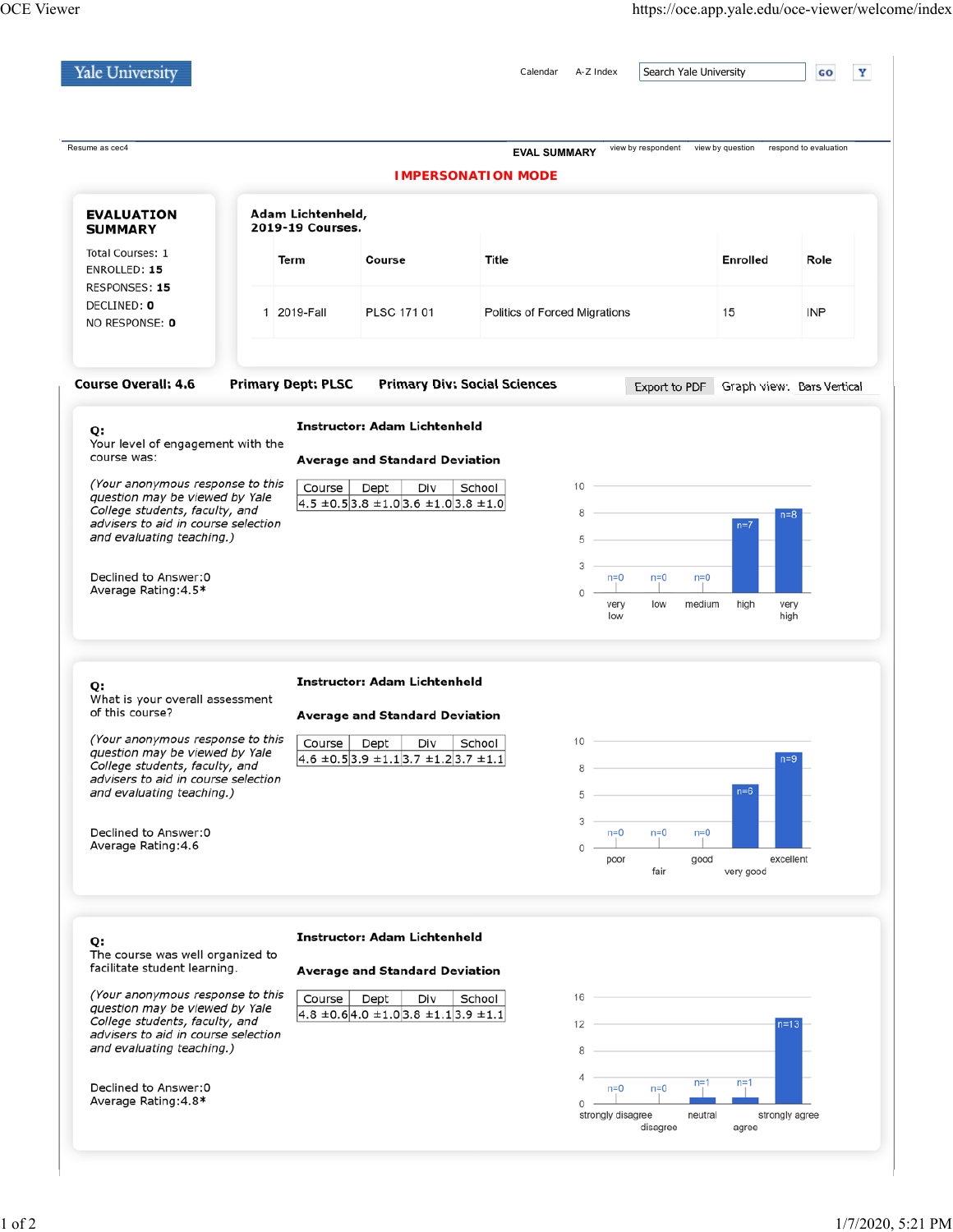| (Your anonymous response to this<br>Course<br>School<br>Dept<br>Div<br>question may be viewed by Yale<br>$4.8 \pm 0.4$ 3.8 $\pm 1.1$ 3.5 $\pm 1.1$ 3.7 $\pm 1.1$<br>College students, faculty, and<br>12<br>$n=12$<br>advisers to aid in course selection<br>and evaluating teaching.)<br>8<br>4<br>Declined to Answer: 0<br>$n=0$<br>$n=0$<br>$n=0$<br>$n=3$<br>Average Rating: 4.8*<br>$\Omega$<br>strongly disagree<br>neutral<br>strongly agree<br>disagree<br>agree<br><b>Instructor: Adam Lichtenheld</b><br>Q:<br>Relative to other courses you<br>have taken at Yale, the level of<br><b>Average and Standard Deviation</b><br>intellectual challenge of this<br>course was:<br>8<br>Course<br>Dept<br>Div<br>School<br>$3.6 \pm 0.6$ 3.3 $\pm 0.8$ 3.2 $\pm 0.9$ 3.3 $\pm 0.9$<br>$n=7$<br>$n=7$<br>(Your anonymous response to this<br>6<br>question may be viewed by Yale<br>College students, faculty, and<br>advisers to aid in course selection<br>and evaluating teaching.)<br>$\overline{2}$<br>$n=0$<br>$n=0$<br>$n=1$<br>$\Omega$<br>Declined to Answer: 0<br>much<br>much<br>less<br>same<br>greater<br>Average Rating: 3.6*<br>less<br>greater<br><b>Instructor: Adam Lichtenheld</b><br>Q:<br>Relative to other courses you<br>have taken at Yale, the workload<br><b>Average and Standard Deviation</b><br>of this course was:<br>10<br>Div<br>Course<br>Dept<br>School<br>(Your anonymous response to this<br>$3.7 \pm 0.6$ 3.0 $\pm 0.8$ 2.9 $\pm 0.9$ 3.1 $\pm 1.0$<br>$n=9$<br>question may be viewed by Yale<br>8<br>College students, faculty, and<br>advisers to aid in course selection<br>5<br>$n=5$<br>and evaluating teaching.)<br>3<br>$n=0$<br>$n=0$<br>Declined to Answer: 0<br>0<br>Average Rating: 3.7*<br>much<br>much<br>less<br>same<br>greater<br>less<br>greater | Q:<br>I received clear feedback that<br>improved my learning. | <b>Instructor: Adam Lichtenheld</b><br><b>Average and Standard Deviation</b>                                                             |                        |  |  |  |
|-------------------------------------------------------------------------------------------------------------------------------------------------------------------------------------------------------------------------------------------------------------------------------------------------------------------------------------------------------------------------------------------------------------------------------------------------------------------------------------------------------------------------------------------------------------------------------------------------------------------------------------------------------------------------------------------------------------------------------------------------------------------------------------------------------------------------------------------------------------------------------------------------------------------------------------------------------------------------------------------------------------------------------------------------------------------------------------------------------------------------------------------------------------------------------------------------------------------------------------------------------------------------------------------------------------------------------------------------------------------------------------------------------------------------------------------------------------------------------------------------------------------------------------------------------------------------------------------------------------------------------------------------------------------------------------------------------------------------------------------------------------------------------------------------------------|---------------------------------------------------------------|------------------------------------------------------------------------------------------------------------------------------------------|------------------------|--|--|--|
|                                                                                                                                                                                                                                                                                                                                                                                                                                                                                                                                                                                                                                                                                                                                                                                                                                                                                                                                                                                                                                                                                                                                                                                                                                                                                                                                                                                                                                                                                                                                                                                                                                                                                                                                                                                                             |                                                               |                                                                                                                                          |                        |  |  |  |
|                                                                                                                                                                                                                                                                                                                                                                                                                                                                                                                                                                                                                                                                                                                                                                                                                                                                                                                                                                                                                                                                                                                                                                                                                                                                                                                                                                                                                                                                                                                                                                                                                                                                                                                                                                                                             |                                                               |                                                                                                                                          |                        |  |  |  |
|                                                                                                                                                                                                                                                                                                                                                                                                                                                                                                                                                                                                                                                                                                                                                                                                                                                                                                                                                                                                                                                                                                                                                                                                                                                                                                                                                                                                                                                                                                                                                                                                                                                                                                                                                                                                             |                                                               |                                                                                                                                          |                        |  |  |  |
|                                                                                                                                                                                                                                                                                                                                                                                                                                                                                                                                                                                                                                                                                                                                                                                                                                                                                                                                                                                                                                                                                                                                                                                                                                                                                                                                                                                                                                                                                                                                                                                                                                                                                                                                                                                                             |                                                               |                                                                                                                                          |                        |  |  |  |
|                                                                                                                                                                                                                                                                                                                                                                                                                                                                                                                                                                                                                                                                                                                                                                                                                                                                                                                                                                                                                                                                                                                                                                                                                                                                                                                                                                                                                                                                                                                                                                                                                                                                                                                                                                                                             |                                                               |                                                                                                                                          |                        |  |  |  |
|                                                                                                                                                                                                                                                                                                                                                                                                                                                                                                                                                                                                                                                                                                                                                                                                                                                                                                                                                                                                                                                                                                                                                                                                                                                                                                                                                                                                                                                                                                                                                                                                                                                                                                                                                                                                             |                                                               |                                                                                                                                          |                        |  |  |  |
|                                                                                                                                                                                                                                                                                                                                                                                                                                                                                                                                                                                                                                                                                                                                                                                                                                                                                                                                                                                                                                                                                                                                                                                                                                                                                                                                                                                                                                                                                                                                                                                                                                                                                                                                                                                                             |                                                               |                                                                                                                                          |                        |  |  |  |
|                                                                                                                                                                                                                                                                                                                                                                                                                                                                                                                                                                                                                                                                                                                                                                                                                                                                                                                                                                                                                                                                                                                                                                                                                                                                                                                                                                                                                                                                                                                                                                                                                                                                                                                                                                                                             |                                                               |                                                                                                                                          |                        |  |  |  |
|                                                                                                                                                                                                                                                                                                                                                                                                                                                                                                                                                                                                                                                                                                                                                                                                                                                                                                                                                                                                                                                                                                                                                                                                                                                                                                                                                                                                                                                                                                                                                                                                                                                                                                                                                                                                             |                                                               |                                                                                                                                          |                        |  |  |  |
| * Question is excluded from Course Overall Rating.                                                                                                                                                                                                                                                                                                                                                                                                                                                                                                                                                                                                                                                                                                                                                                                                                                                                                                                                                                                                                                                                                                                                                                                                                                                                                                                                                                                                                                                                                                                                                                                                                                                                                                                                                          | Yale                                                          | Copyright © 2013 Yale University. All rights reserved.<br>Content may not have been approved by or reflect the views of Yale University. | Privacy policy   Login |  |  |  |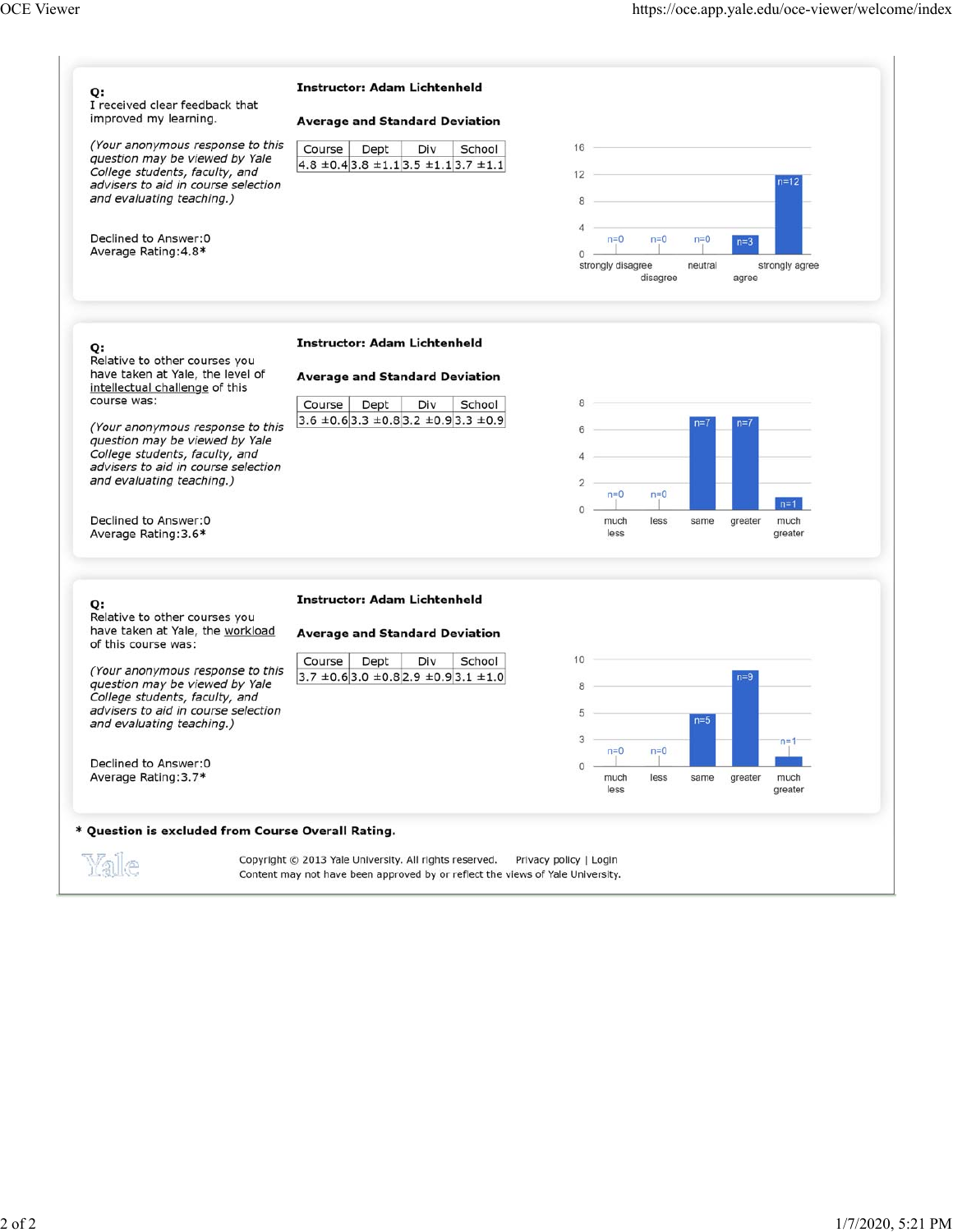# **Online Course Evaluations**

#### **2019-Fall**

Instructor Primary PLSC 171 01 Politics of Forced Migrations

#### **Evaluation Number:** 1412518

## **Q:**

What knowledge, skills, and insights did you develop by taking this course?

### *(Your anonymous*

*response to this question may be viewed by Yale College students, faculty, and advisers to aid in course selection and evaluating teaching.)*

#### **Q:**

Your level of engagement with the course was:

*(Your anonymous response to this question may be viewed by Yale College students, faculty, and advisers to aid in course selection and evaluating teaching.)*

### **Q:**

What are the strengths and weaknesses of this course and how could it be improved?

*(Your anonymous response to this question may be viewed by Yale College students, faculty, and advisers to aid in course selection and evaluating teaching.)*

### **A:**

We learned about forced migration and the choices and policies that surround it, beginning with how forced migration happens, discussed the real and political significance of forced migration v. other types of migration, and then the process of leaving, sending and recipient countries' policies, etc. Prof. L also was awesome about working with us on academic writing and generally making us better writers. very cognizant of the realities of being a student, but made sure he gave us the opportunity to improve and excel on our papers and in class.

#### **A:**

 very low low medium

high

very high:

#### **A:**

Strengths: Prof. L is a great professor, very approachable, thoughtful, leads very interesting discussions, really cares about his students, and cultivated a great classroom environment; syllabus was very interesting--readings had a lot of substance and were manageable so that we learned a lot; assignments were more than manageable and Prof L walked us through his expectations and would set aside class time to generally work on high-level academic writing skills with everyone. We would get a page of substantive comments as well as line-by-line comments on papers just meant to make us better writers without being penalized. Weaknesses: Honestly none, the class was very thoughtful, you left as both very knowledgeable about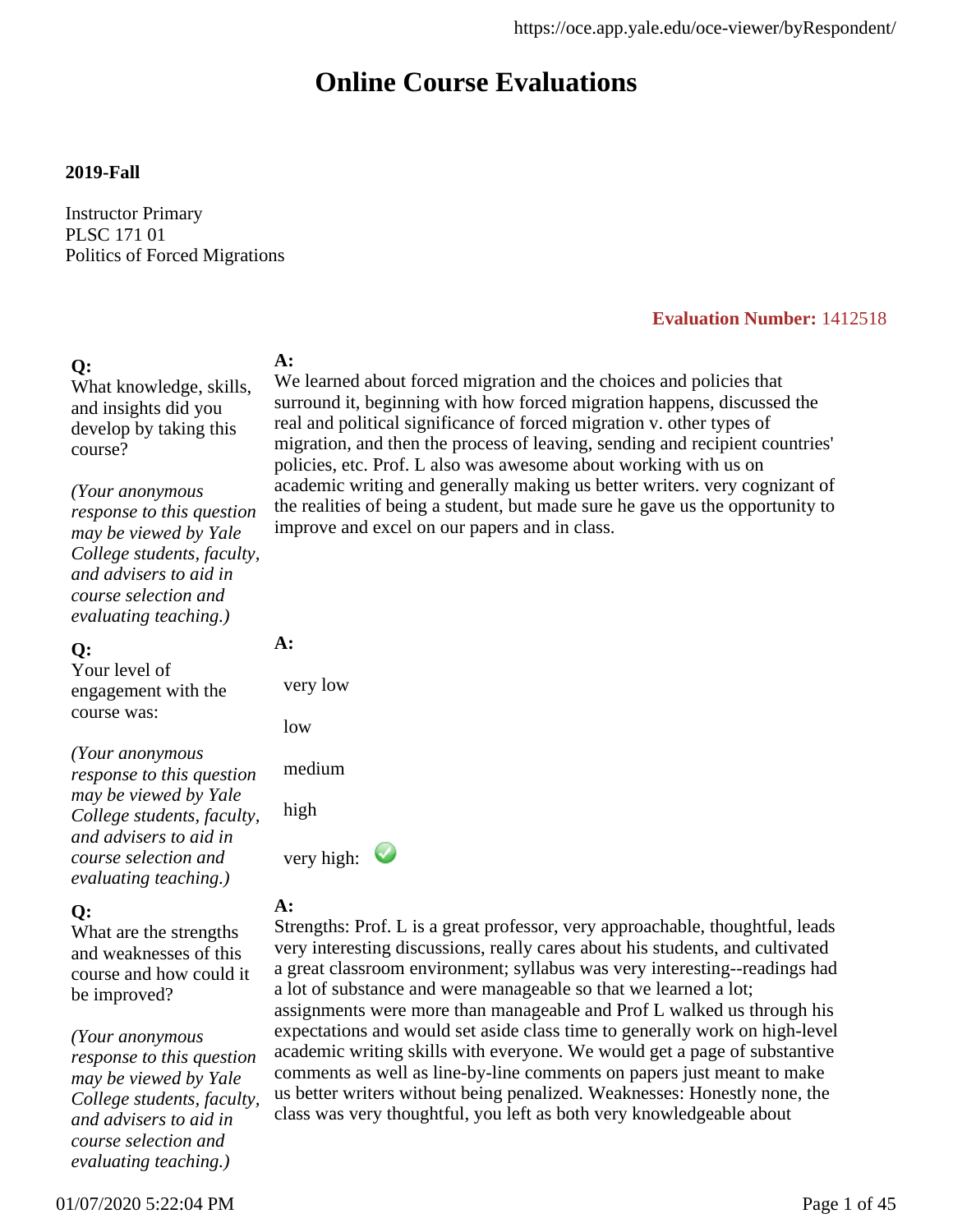migration policies and a far better writer, class was good. Maybe I wish there was one week to the syllabus with a specifically US migration policy focus but that was it.

#### **Q:**

What is your overall assessment of this course?

*(Your anonymous response to this question may be viewed by Yale College students, faculty, and advisers to aid in course selection and evaluating teaching.)*

### **Q:**

The course was well organized to facilitate student learning.

*(Your anonymous response to this question may be viewed by Yale College students, faculty, and advisers to aid in course selection and evaluating teaching.)*

## **Q:**

I received clear feedback that improved my learning.

*(Your anonymous response to this question may be viewed by Yale College students, faculty, and advisers to aid in course selection and evaluating teaching.)*

## **Q:**

Relative to other courses you have taken at Yale, the level of intellectual challenge of this course was:

*(Your anonymous response to this question may be viewed by Yale College students, faculty, and advisers to aid in*

#### **A:**

poor

fair

good

very good

excellent:  $\bullet$ 

### **A:**

strongly disagree

disagree

neutral

agree

strongly agree:

## **A:**

strongly disagree

disagree

neutral

agree

strongly agree:

## **A:**

much less

less



greater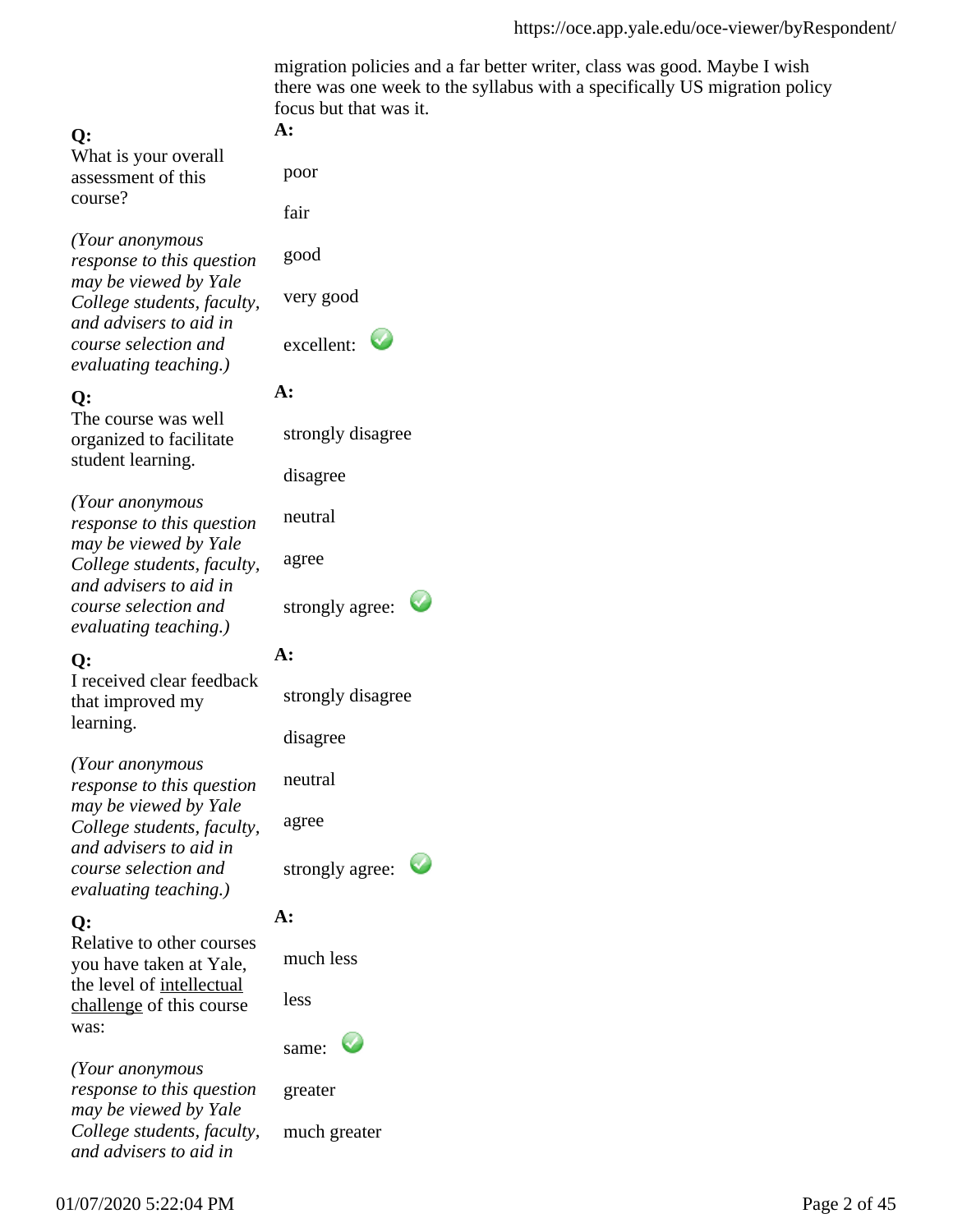*course selection and evaluating teaching.)*

### **Q:**

Relative to other courses you have taken at Yale, the workload of this course was:

*(Your anonymous response to this question may be viewed by Yale College students, faculty, and advisers to aid in course selection and evaluating teaching.)*

## **Q:**

Would you recommend this course to another student? Please explain.

*(Your anonymous response to this question may be viewed by Yale College students, faculty, and advisers to aid in course selection and evaluating teaching.)*

**Q:**

### **Instructor: Adam Lichtenheld**

Summarize the strengths and weaknesses of the instructor. In what ways was their teaching effective and in what ways could their teaching be improved?

*(Your anonymous response to this question may be viewed only by your instructor(s) and administrators responsible for evaluating teaching.)*

## **A:**

much less

less



 greater much greater

## **A:**

Definitely recommend. Take this class. Prof L is a truly awesome professor - cares about subject, really thoughtful and cares about his students. Topic is really interesting and so important - you will leave class with substantive and actionable understanding of a very important topic as well as a better writer. Cultivates a thoughtful classroom environment which meant that discussions were great and all comments contributed to the discussion.

### **A:**

Great Professor. Very thoughtful, syllabus and readings were great, cares about leaving students with substantive knowledge and actually works on writing skills which was so helpful. Has high expectations for students and ensures that he gives the support and assistance for students to reach that level. Very knowledgeable and super interesting discussions in class.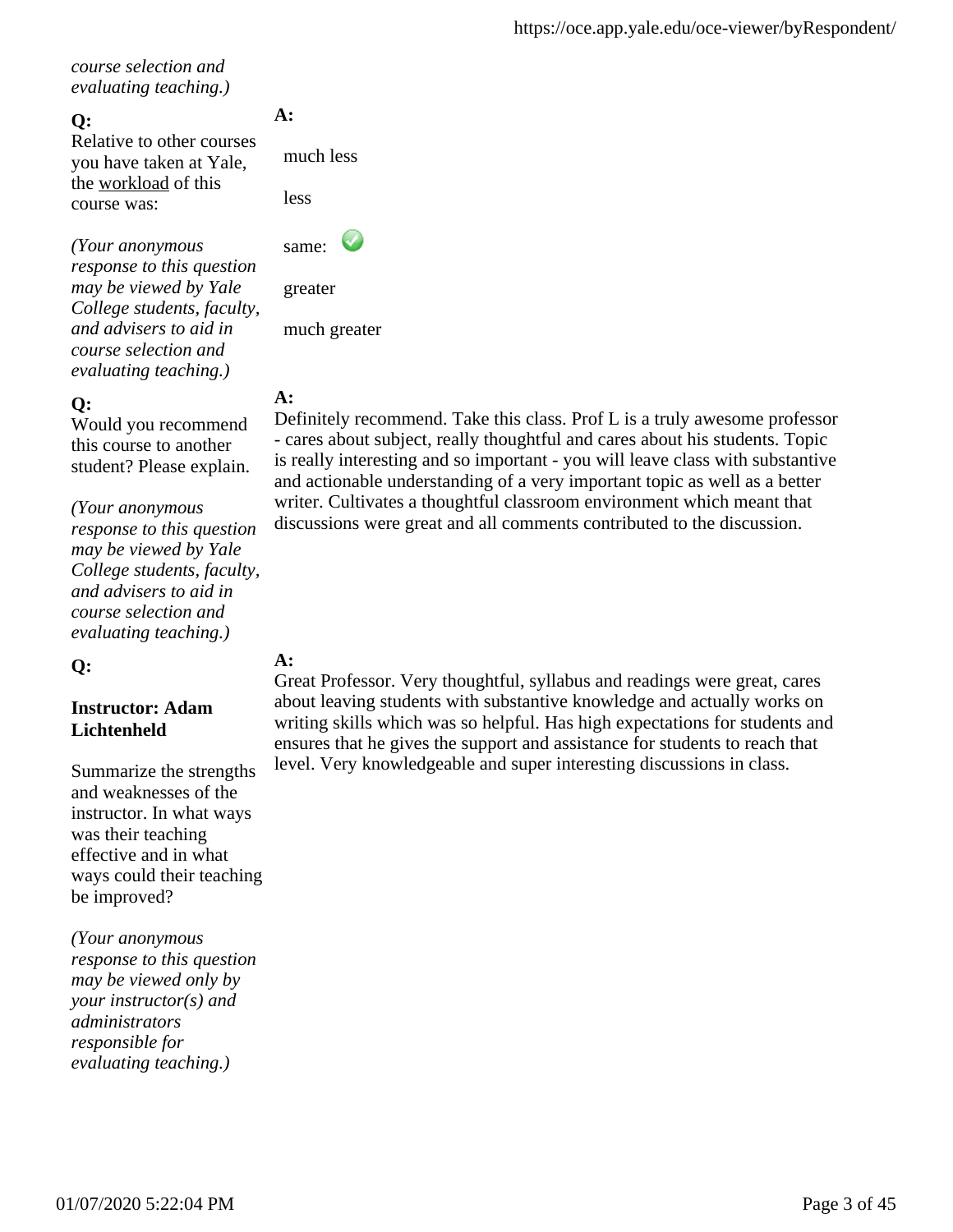### **Q:**

What knowledge, skills, and insights did you develop by taking this course?

*(Your anonymous response to this question may be viewed by Yale College students, faculty, and advisers to aid in course selection and evaluating teaching.)*

#### **Q:**

Your level of engagement with the course was:

*(Your anonymous response to this question may be viewed by Yale College students, faculty, and advisers to aid in course selection and evaluating teaching.)*

### **Q:**

What are the strengths and weaknesses of this course and how could it be improved?

*(Your anonymous*

*response to this question may be viewed by Yale College students, faculty, and advisers to aid in course selection and evaluating teaching.)*

### **Q:**

What is your overall assessment of this course?

*(Your anonymous response to this question may be viewed by Yale College students, faculty, and advisers to aid in course selection and evaluating teaching.)*

### **A:**

I learned about the different reasons for why displacement occurs, the different ways in which states respond to forced migrations and why, and possible policy solutions for various scenarios of forced migration. I also learned about how difficult it was practically to implement these solutions which we talked about in class, as witnessed through our policy simulation.

### very low

**A:** 

low

medium

high:

very high

## **A:**

The course was well organized and the readings gave me a lot of insight on different aspects of forced migration. I felt like I gained a very practical perspective on forced migration as a whole by analyzing the reasons why forced migration persists and why states respond to forced migration differently. I enjoyed all of the readings and the instructor was great at facilitating discussion in the class. I also really appreciated the peer review session in which we gave each other feedbacks on our final papers, as I found that very helpful. Overall, I cannot think of any glaring weakness in the course.

# **A:**

 poor fair good very good excellent: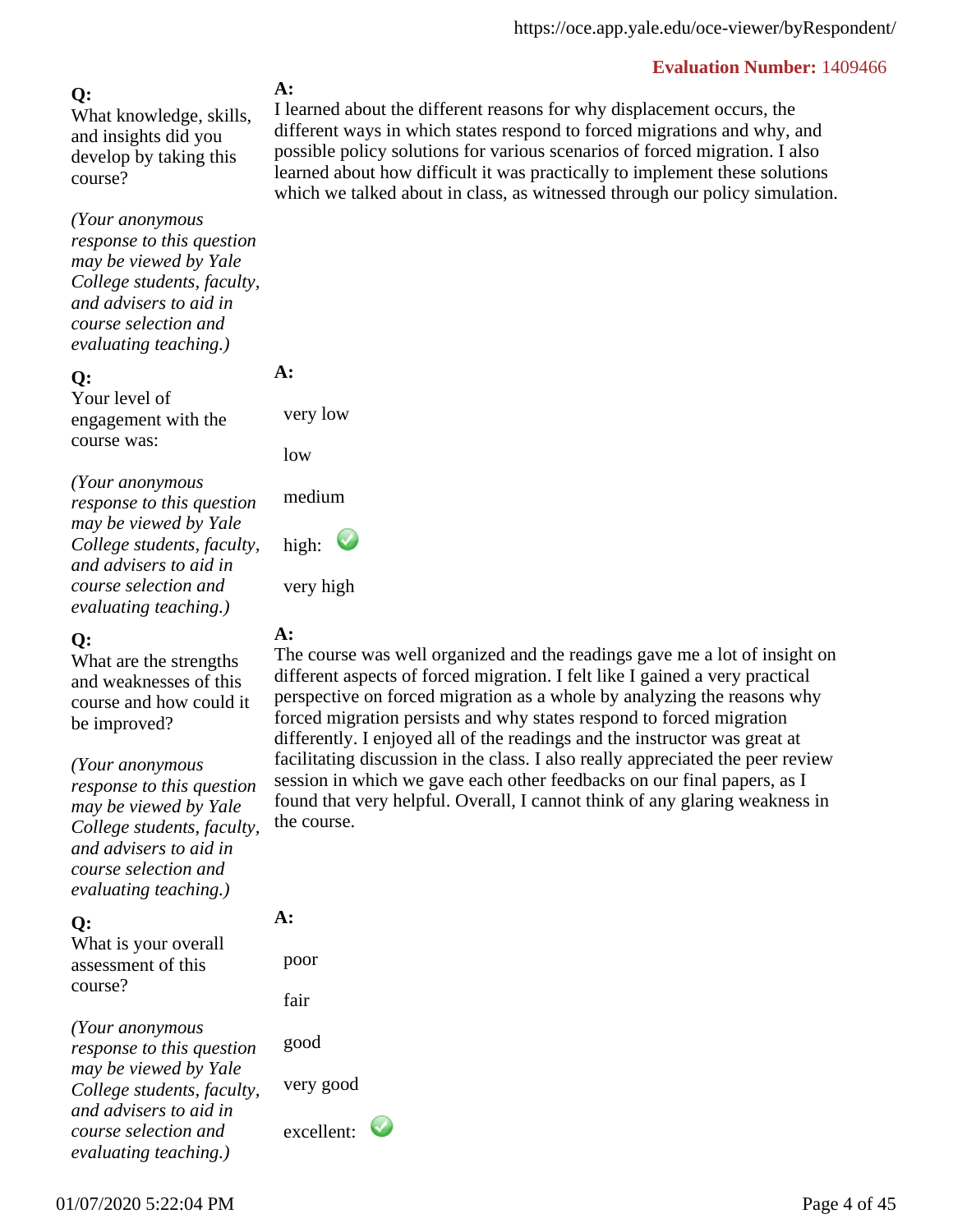The course was well organized to facilitate student learning.

*(Your anonymous response to this question may be viewed by Yale College students, faculty, and advisers to aid in course selection and evaluating teaching.)*

### **Q:**

I received clear feedback that improved my learning.

*(Your anonymous response to this question may be viewed by Yale College students, faculty, and advisers to aid in course selection and evaluating teaching.)*

### **Q:**

Relative to other courses you have taken at Yale, the level of intellectual challenge of this course was:

*(Your anonymous response to this question may be viewed by Yale College students, faculty, and advisers to aid in course selection and evaluating teaching.)*

## **Q:**

Relative to other courses you have taken at Yale, the workload of this course was:

*(Your anonymous response to this question may be viewed by Yale College students, faculty, and advisers to aid in course selection and evaluating teaching.)*

## **A:**

strongly disagree

disagree

neutral

agree

strongly agree:

## **A:**

strongly disagree

disagree

neutral

agree

strongly agree:

## **A:**

much less

less

same

greater:

much greater

## **A:**

much less

less

same

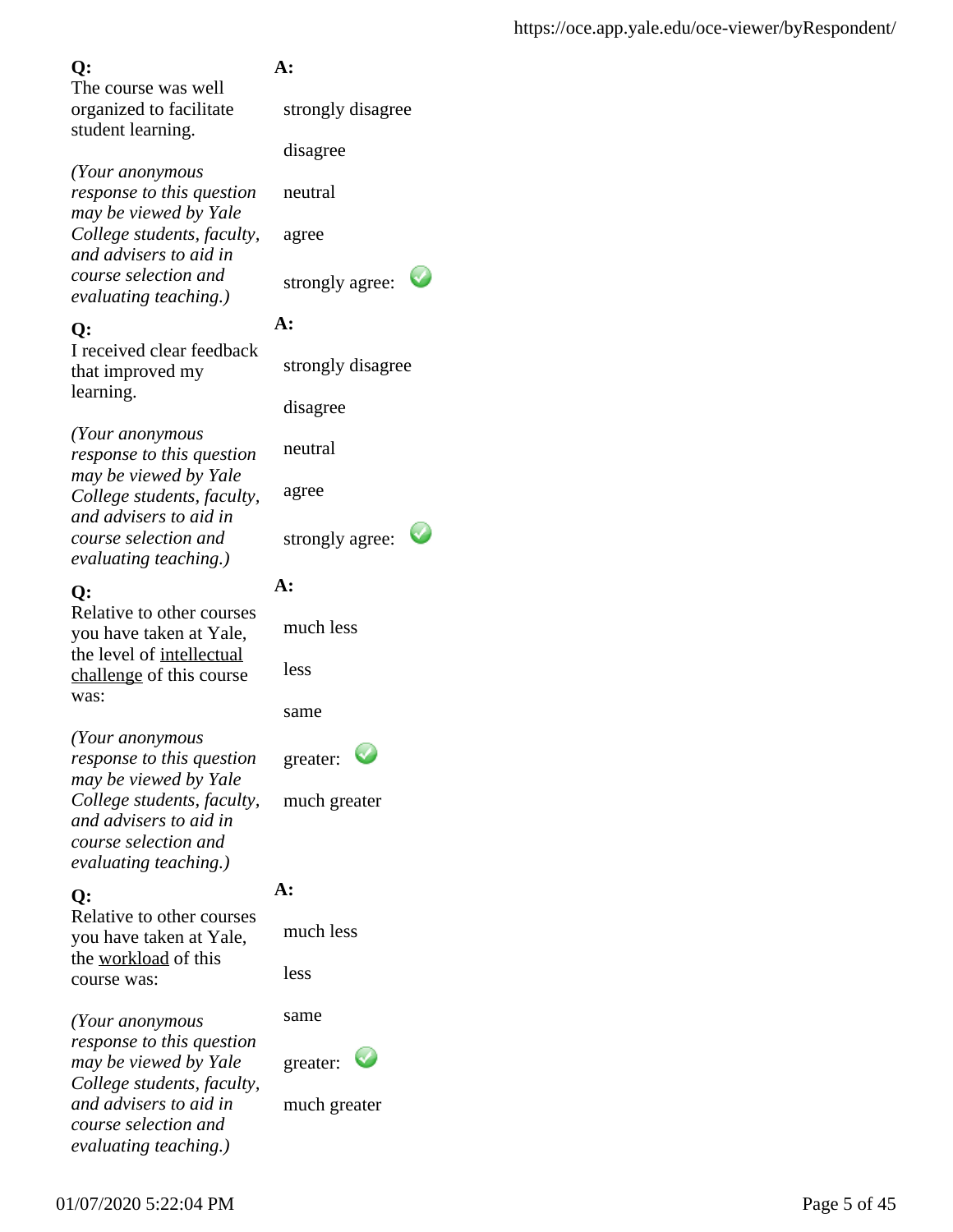Would you recommend this course to another student? Please explain.

### *(Your anonymous*

*response to this question may be viewed by Yale College students, faculty, and advisers to aid in course selection and evaluating teaching.)*

## **Q:**

### **Instructor: Adam Lichtenheld**

Summarize the strengths and weaknesses of the instructor. In what ways was their teaching effective and in what ways could their teaching be improved?

*(Your anonymous response to this question may be viewed only by your instructor(s) and administrators responsible for evaluating teaching.)*

## **A:**

Yes, please take this course! It is one of the few courses on migration in the political science department, and possibly the only course on forced migration and displacement. It gives you a comprehensive review of the political and economic factors for why forced migration exists and gives you a very practical perspective on policy solutions. Plus, the instructor does a great job facilitating discussion and making sure the class remains engaging.

## **A:**

Professor L was a great instructor and excellent at facilitating discussion in class. He approached the subject of forced migration with logic and practicality, but also with empathy and a recognition of the imperial and colonial nature of forced migration. He encouraged us often to think about the mechanisms for why different aspects of forced migration exist, which helped me become a better critical thinker and researcher. Professor L was also extremely helpful during office hours and was always willing to answer any question we had during class.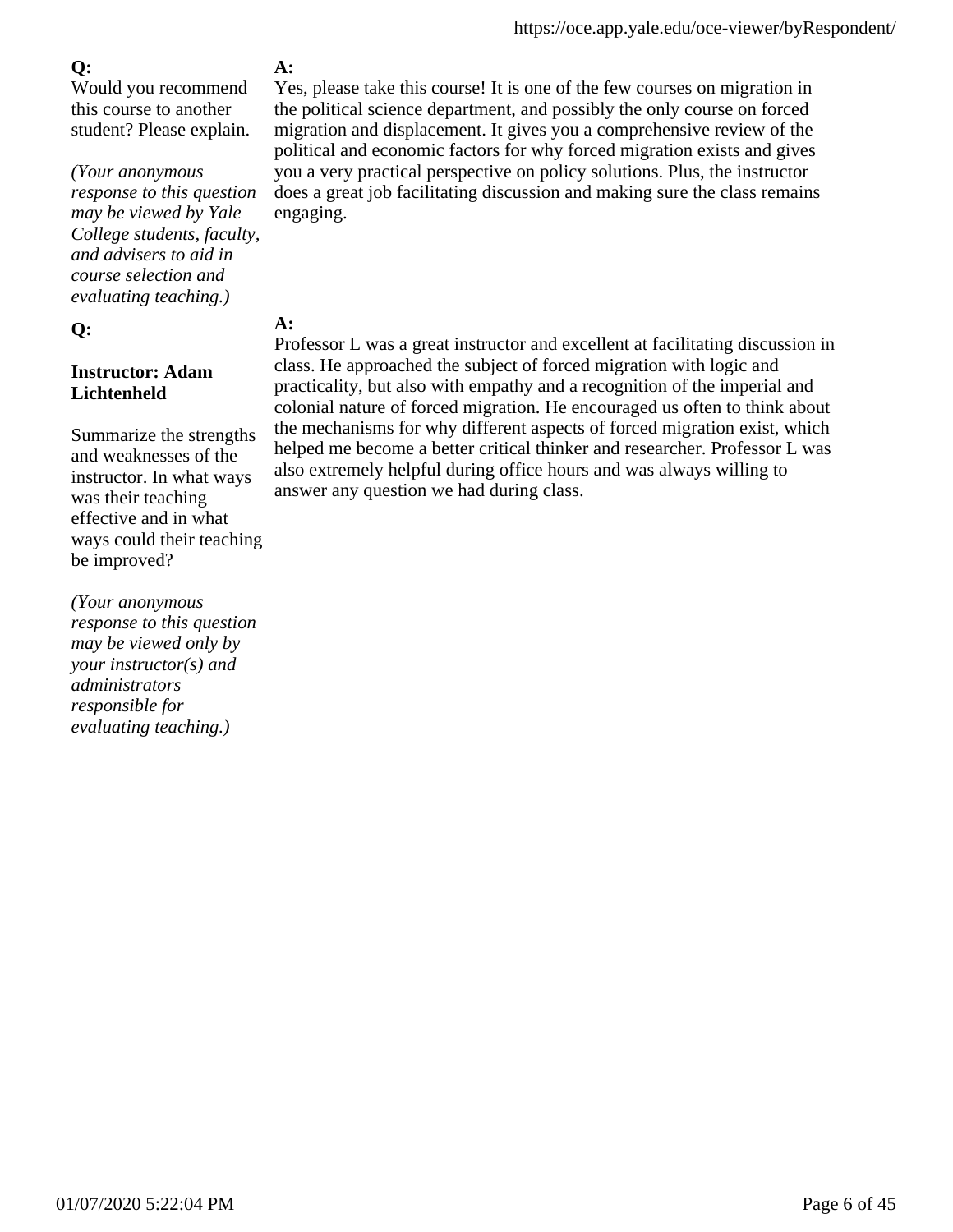**A:** Declined to Answer **Q:** What knowledge, skills, and insights did you develop by taking this course?

*(Your anonymous response to this question may be viewed by Yale College students, faculty, and advisers to aid in course selection and evaluating teaching.)*

#### **Q:**

Your level of engagement with the course was:

*(Your anonymous response to this question may be viewed by Yale College students, faculty, and advisers to aid in course selection and evaluating teaching.)*

#### **Q:**

What are the strengths and weaknesses of this course and how could it be improved?

*(Your anonymous response to this question may be viewed by Yale College students, faculty, and advisers to aid in course selection and evaluating teaching.)*

#### **Q:**

What is your overall assessment of this course?

**A:** 

**A:**

**A:** 

very low

medium

low

high

Declined to Answer

very high:  $\bullet$ 

fair

poor

*(Your anonymous response to this question may be viewed by Yale College students, faculty, and advisers to aid in course selection and evaluating teaching.)*

good

very good

excellent: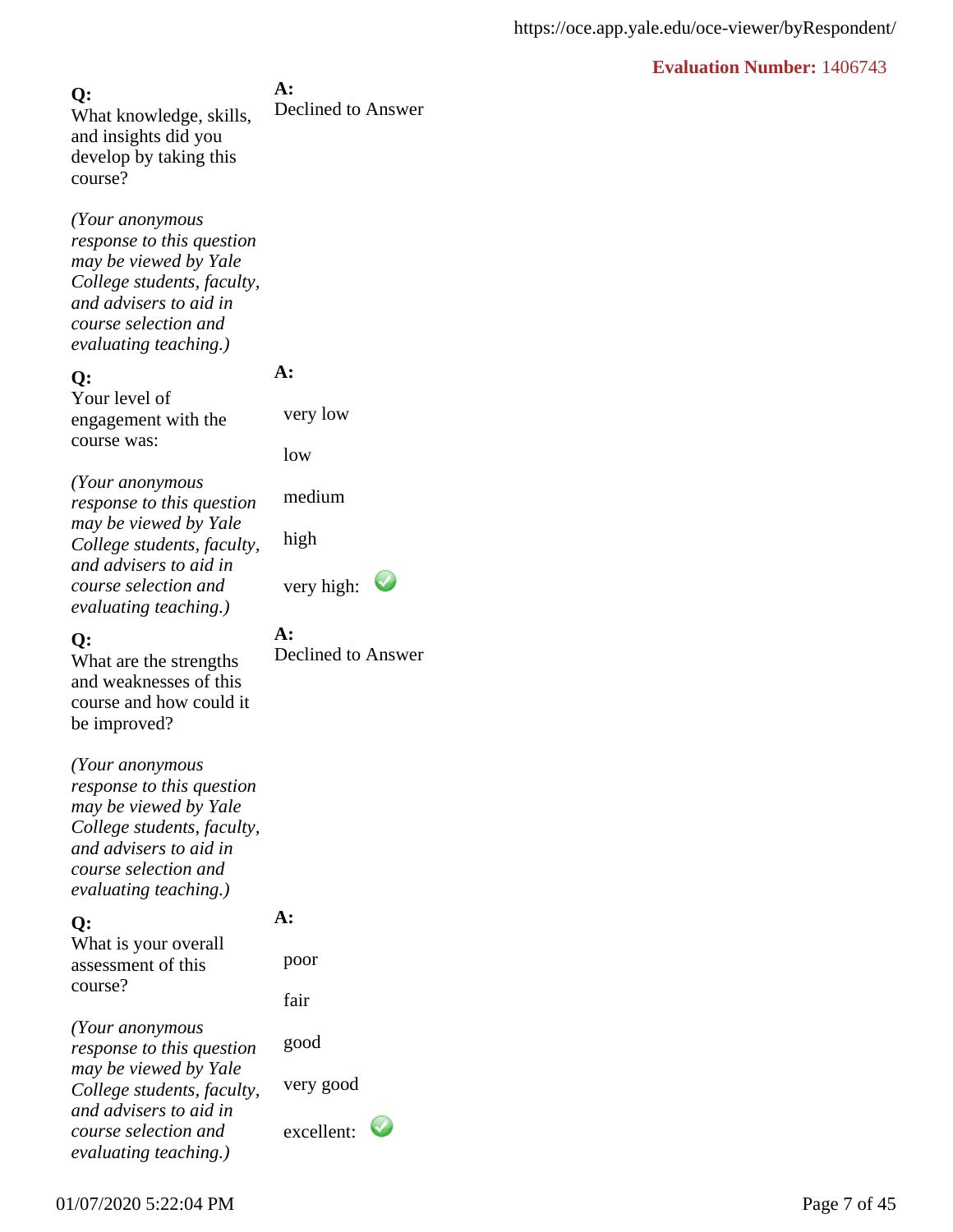The course was well organized to facilitate student learning.

*(Your anonymous response to this question may be viewed by Yale College students, faculty, and advisers to aid in course selection and evaluating teaching.)*

### **Q:**

I received clear feedback that improved my learning.

*(Your anonymous response to this question may be viewed by Yale College students, faculty, and advisers to aid in course selection and evaluating teaching.)*

### **Q:**

Relative to other courses you have taken at Yale, the level of intellectual challenge of this course was:

*(Your anonymous response to this question may be viewed by Yale College students, faculty, and advisers to aid in course selection and evaluating teaching.)*

## **Q:**

Relative to other courses you have taken at Yale, the workload of this course was:

*(Your anonymous response to this question may be viewed by Yale College students, faculty, and advisers to aid in course selection and evaluating teaching.)*

## **A:**

strongly disagree

disagree

neutral

agree

strongly agree:

## **A:**

strongly disagree

disagree

neutral

agree

strongly agree:

## **A:**

much less

less

| same: |  |
|-------|--|
|-------|--|

greater

much greater

## **A:**

much less

less

same

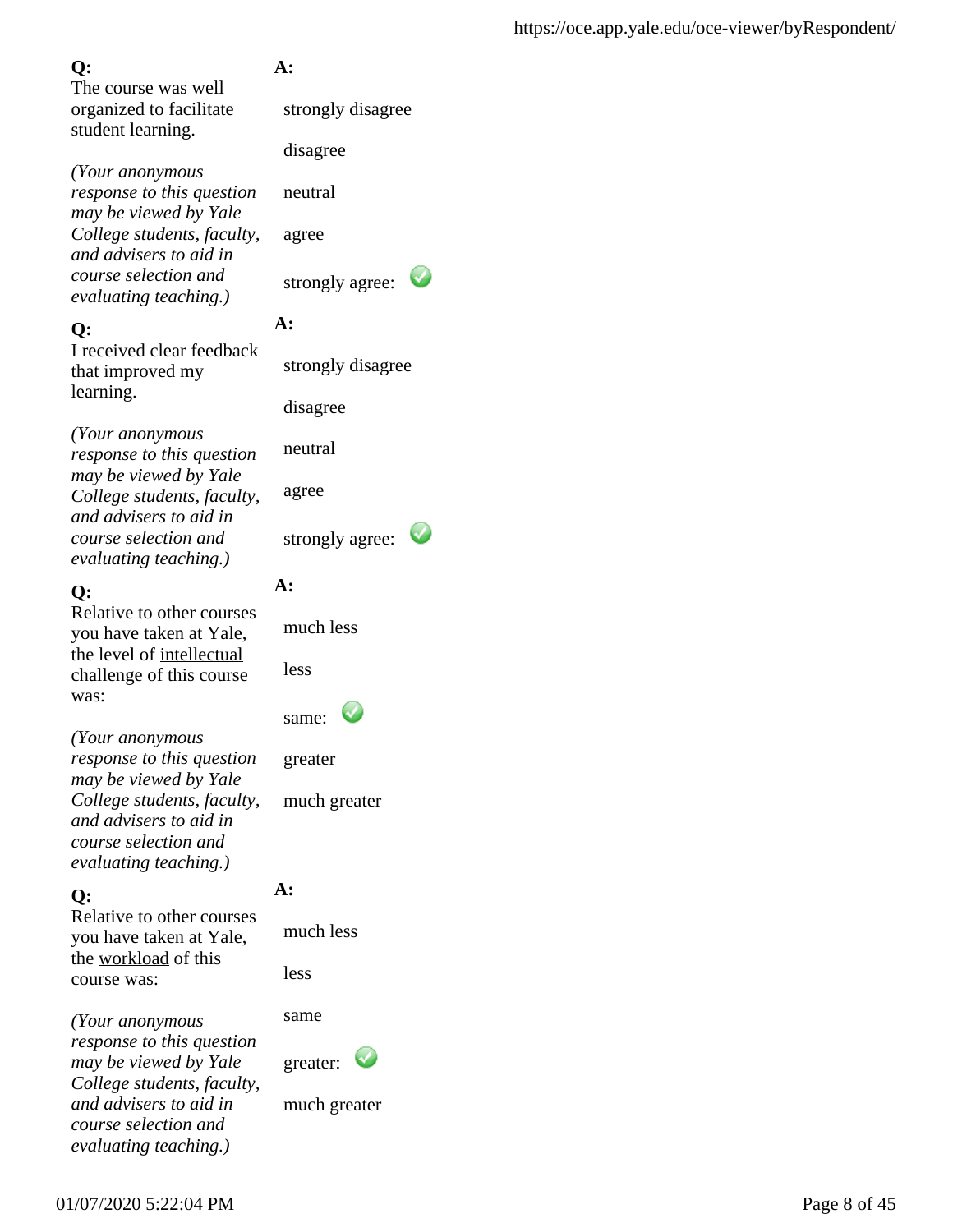**A:**

Would you recommend this course to another student? Please explain.

*(Your anonymous response to this question may be viewed by Yale College students, faculty, and advisers to aid in course selection and evaluating teaching.)*

#### **Q:**

### **Instructor: Adam Lichtenheld**

Summarize the strengths and weaknesses of the instructor. In what ways was their teaching effective and in what ways could their teaching be improved?

*(Your anonymous response to this question may be viewed only by your instructor(s) and administrators responsible for evaluating teaching.)*

Declined to Answer

## **A:**

Professor Lichtenheld obviously cared a lot about his class and students, and really put in the effort for this course. He exceeded my expectations, especially with his thoughtful feedback on written work.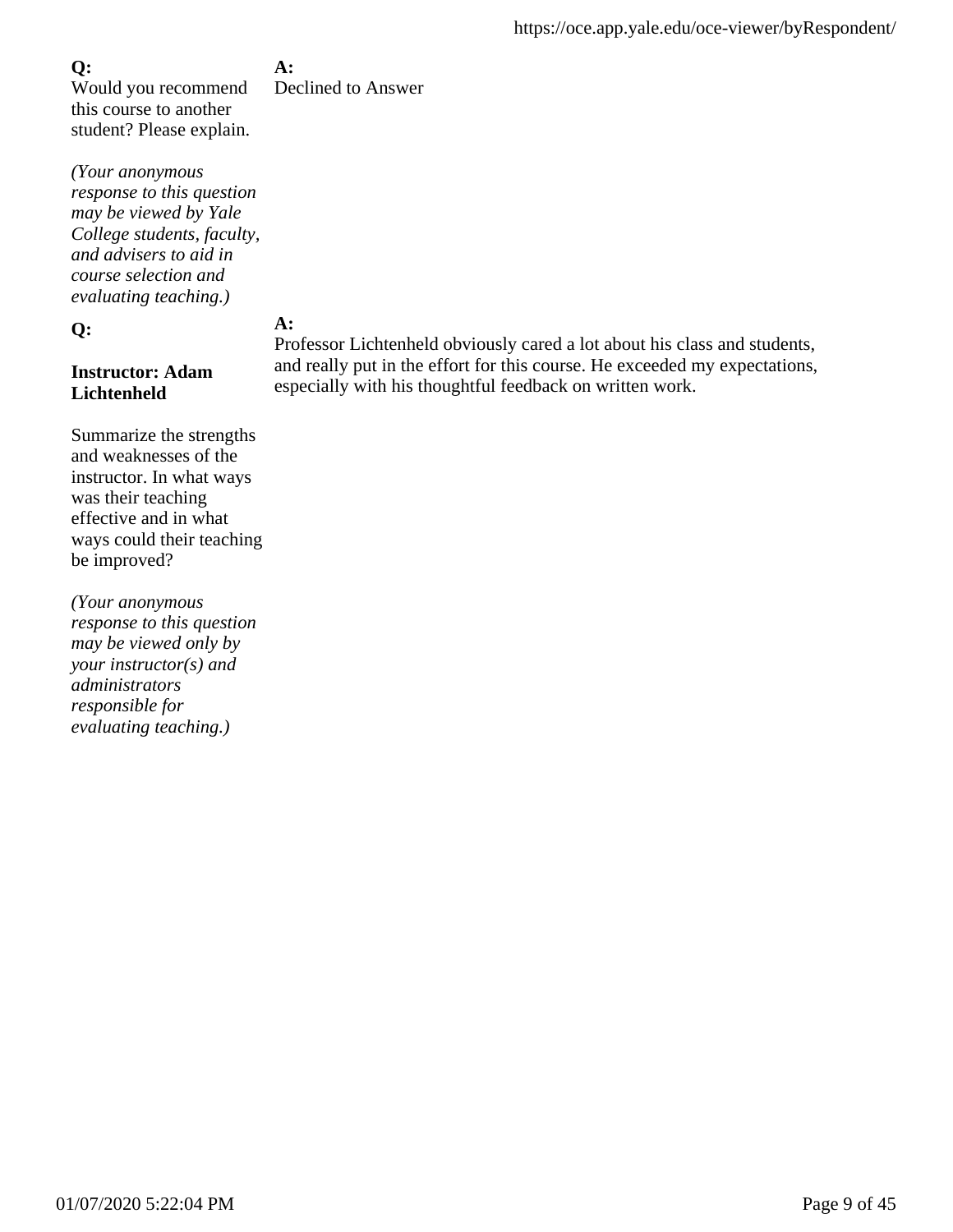### **Q:**

What knowledge, skills, and insights did you develop by taking this course?

*(Your anonymous response to this question may be viewed by Yale College students, faculty, and advisers to aid in course selection and evaluating teaching.)*

#### **Q:**

Your level of engagement with the course was:

*(Your anonymous response to this question may be viewed by Yale College students, faculty, and advisers to aid in course selection and evaluating teaching.)*

#### **Q:**

What are the strengths and weaknesses of this course and how could it be improved?

*(Your anonymous response to this question may be viewed by Yale College students, faculty, and advisers to aid in course selection and*

**Q:** *evaluating teaching.)*

What is your overall assessment of this course?

*(Your anonymous response to this question may be viewed by Yale College students, faculty, and advisers to aid in course selection and evaluating teaching.)*

#### **A:**

You will gain a more complex understanding of all of the forces impacting forced migration, ranging from the level of the individual to states and international bodies.

very high

**A:** 

very low

medium

high:

low

### **A:**

There are many strengths to this class. The course is well organized into salient sub topics that drive the class's weekly discussions. Professor Lichtenheld helps the class get started by having us briefly review the class readings out loud, but doesn't dwell on them for two long. He helps us transition to relevant discussion questions, and periodically chimes in to help the discussion move in a productive direction.

poor

fair

**A:** 

good

very good:

excellent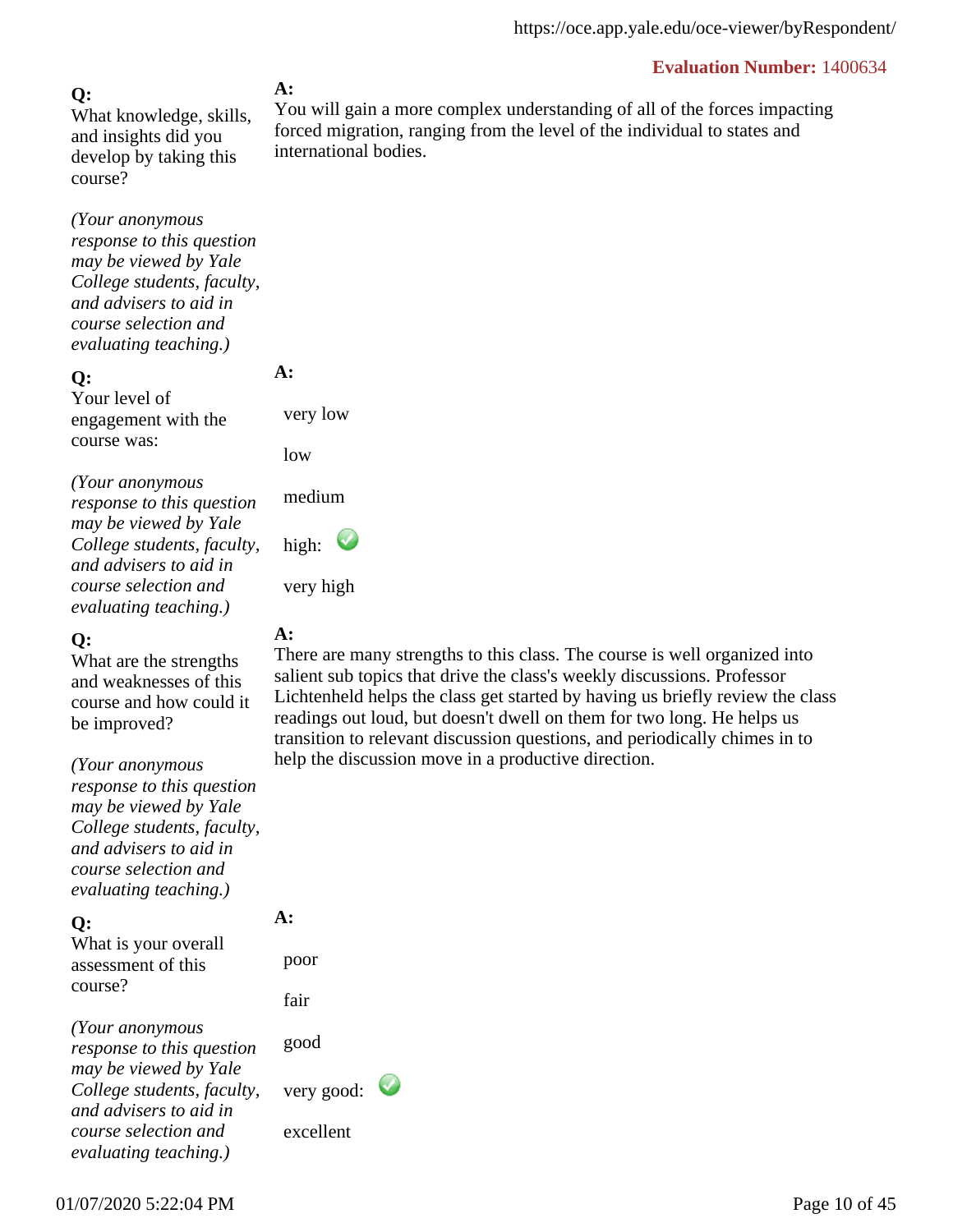The course was well organized to facilitate student learning.

*(Your anonymous response to this question may be viewed by Yale College students, faculty, and advisers to aid in course selection and evaluating teaching.)*

### **Q:**

I received clear feedback that improved my learning.

*(Your anonymous response to this question may be viewed by Yale College students, faculty, and advisers to aid in course selection and evaluating teaching.)*

## **Q:**

Relative to other courses you have taken at Yale, the level of intellectual challenge of this course was:

*(Your anonymous response to this question may be viewed by Yale College students, faculty, and advisers to aid in course selection and evaluating teaching.)*

## **Q:**

Relative to other courses you have taken at Yale, the workload of this course was:

*(Your anonymous response to this question may be viewed by Yale College students, faculty, and advisers to aid in course selection and evaluating teaching.)*

## **A:**

strongly disagree

disagree

neutral

agree

strongly agree:

## **A:**

strongly disagree

disagree

neutral

| agree: |  |
|--------|--|
|--------|--|

strongly agree

## **A:**

much less

same

greater:



## **A:**

much less

less

same:

greater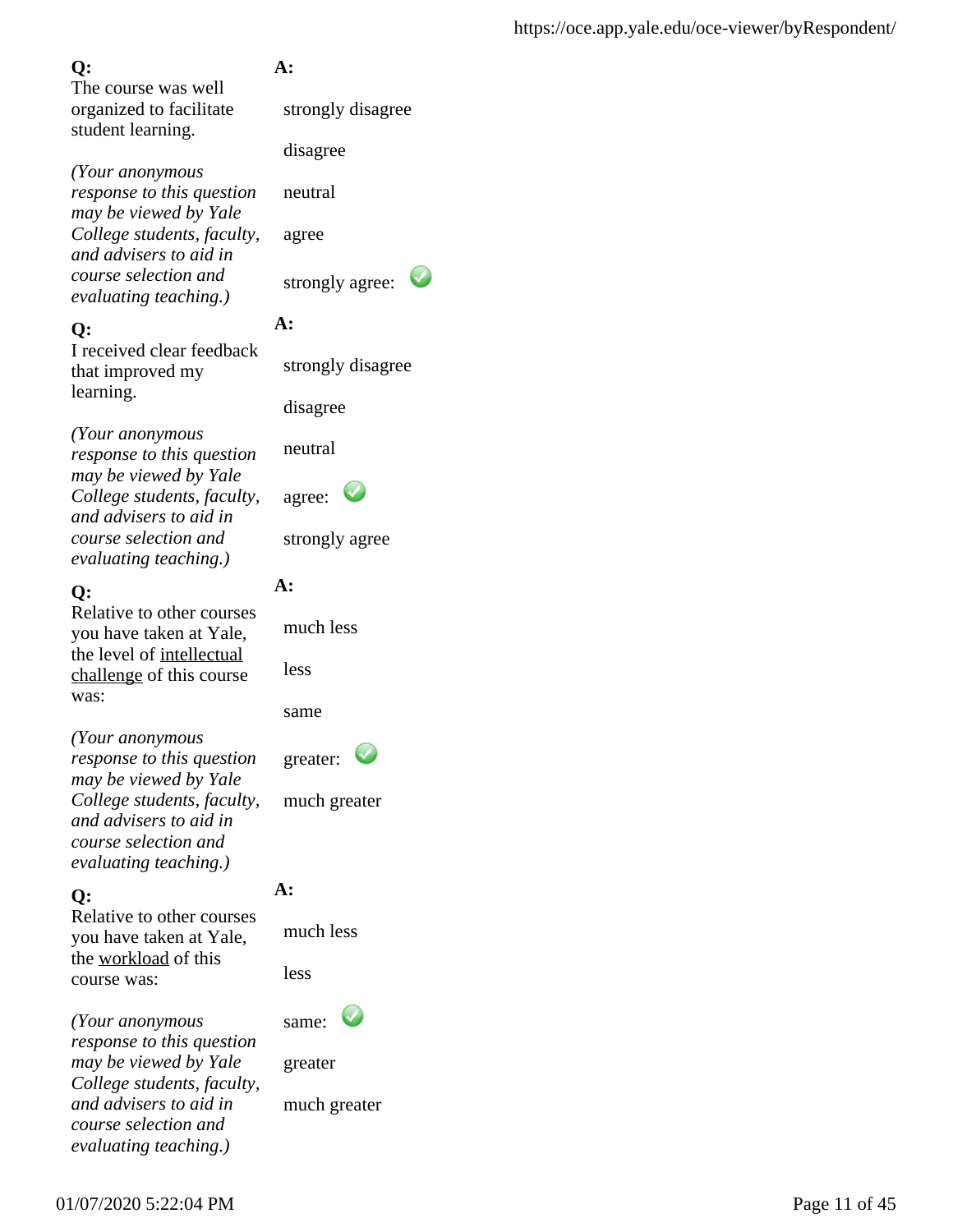Would you recommend this course to another student? Please explain.

*(Your anonymous response to this question may be viewed by Yale College students, faculty, and advisers to aid in course selection and evaluating teaching.)*

#### **Q:**

### **Instructor: Adam Lichtenheld**

Summarize the strengths and weaknesses of the instructor. In what ways was their teaching effective and in what ways could their teaching be improved?

*(Your anonymous response to this question may be viewed only by your instructor(s) and administrators responsible for evaluating teaching.)*

## **A:**

Would highly recommend to anyone seriously invested in the topic of forced migration/ refugee issues.

## **A:**

Professor Lichtenheld is a great professor. He pushes the classes to think critically about the topics we address each week, while remaining sensitive to the fact that the topics we discuss implicate real people. He also helps the class break down complicated arguments and ideas by drawing helpful diagrams on the board. Additionally, he is very approachable and supportive to students- several students were writing senior essays in his class and he was a great ally in that process.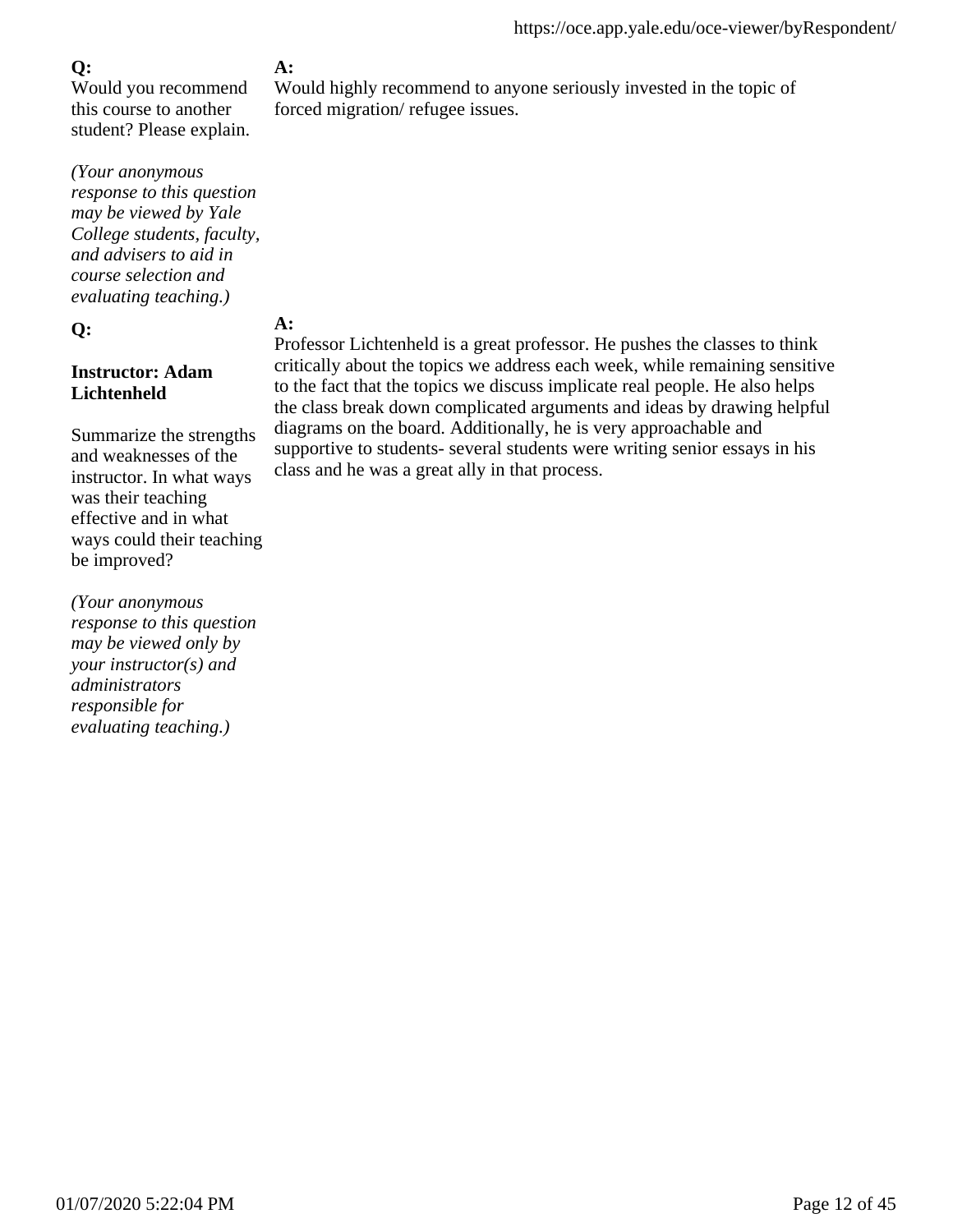#### **Q:**

What knowledge, skills, and insights did you develop by taking this course?

*(Your anonymous response to this question may be viewed by Yale College students, faculty, and advisers to aid in course selection and evaluating teaching.)*

#### **Q:**

Your level of engagement with the course was:

*(Your anonymous response to this question may be viewed by Yale College students, faculty, and advisers to aid in course selection and evaluating teaching.)*

#### **Q:**

What are the strengths and weaknesses of this course and how could it be improved?

*(Your anonymous*

*response to this question may be viewed by Yale College students, faculty, and advisers to aid in course selection and evaluating teaching.)*

#### **Q:**

What is your overall assessment of this course?

*(Your anonymous response to this question may be viewed by Yale College students, faculty, and advisers to aid in course selection and evaluating teaching.)*

#### **A:**

This is a wonderfully taught course on a fascinating and pertinent subject. We discussed a host of elements related to forced migration, beginning with macro-level theories from the fields of international relations, political science, anthropology, and more. As the semester progressed we discussed more micro-level issues related to migration, including causes and effects and potential policy solutions. We read a variety of types of literature on the subject, including academic papers and news stories. The readings were always riveting and well-selected for the week's topic.

#### **A:**

very low

low

medium

high

very high:  $\bullet$ 

### **A:**

The course provided a great foundation of knowledge for the subject area. I think the readings and assignments were well-selected and fascinating. I think Professor Lichtenheld led lively conversations and did not interfere too much in the discussion. I do think he could've guided the discussions a little more, as we sometimes strayed from the week's readings. The only substantive improvement I would recommend is that I thought we spent too much time on the IR theories at the beginning of the course, which seemed largely less relevant than the material later in the course.

# **A:**

 poor fair good very good excellent: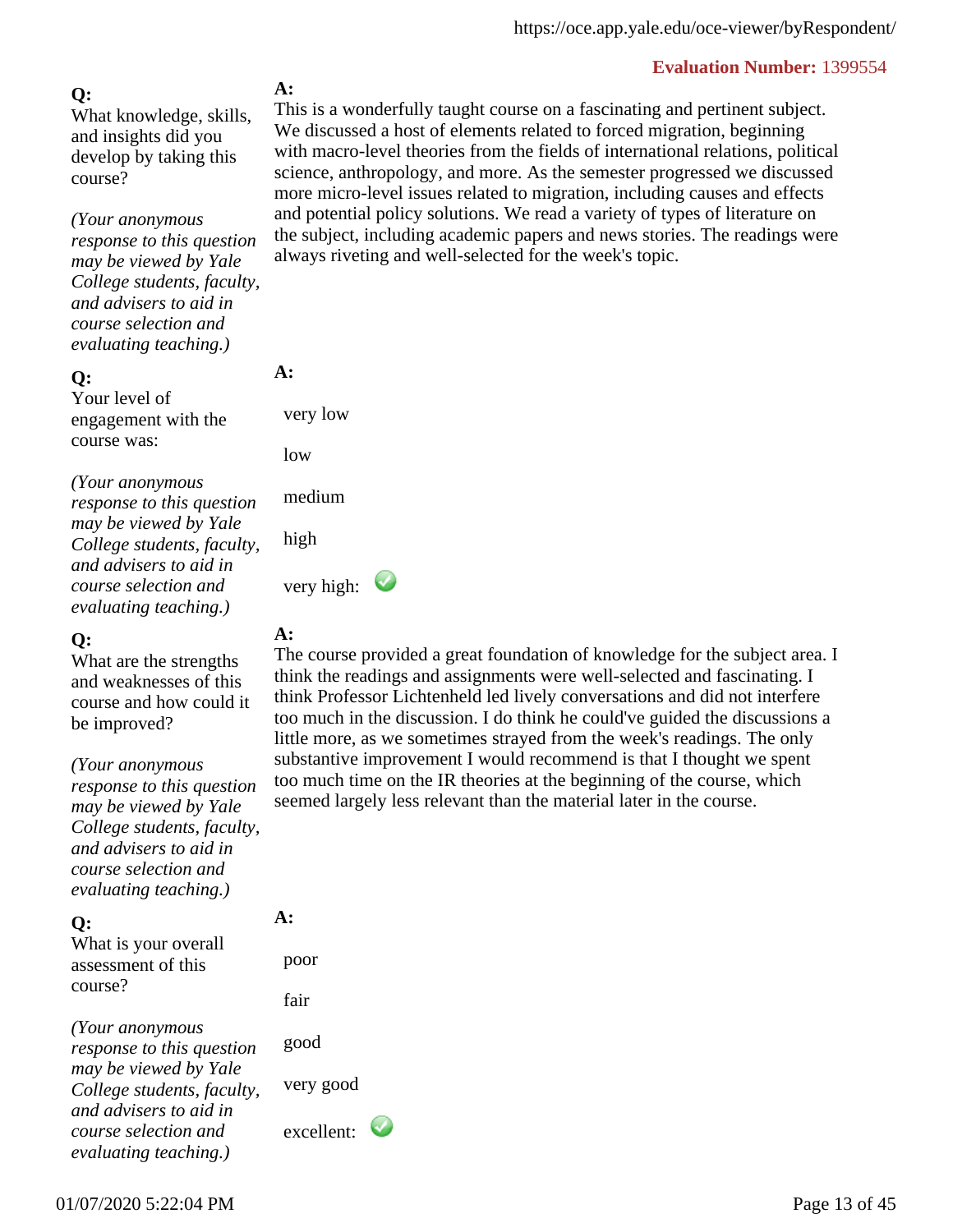The course was well organized to facilitate student learning.

*(Your anonymous response to this question may be viewed by Yale College students, faculty, and advisers to aid in course selection and evaluating teaching.)*

### **Q:**

I received clear feedback that improved my learning.

*(Your anonymous response to this question may be viewed by Yale College students, faculty, and advisers to aid in course selection and evaluating teaching.)*

### **Q:**

Relative to other courses you have taken at Yale, the level of intellectual challenge of this course was:

*(Your anonymous response to this question may be viewed by Yale College students, faculty, and advisers to aid in course selection and evaluating teaching.)*

## **Q:**

Relative to other courses you have taken at Yale, the workload of this course was:

*(Your anonymous response to this question may be viewed by Yale College students, faculty, and advisers to aid in course selection and evaluating teaching.)*

## **A:**

strongly disagree

disagree

neutral

agree

strongly agree:

## **A:**

strongly disagree

disagree

neutral

agree

strongly agree:

## **A:**

much less

less

same

greater:

much greater

## **A:**

much less

less

same:

greater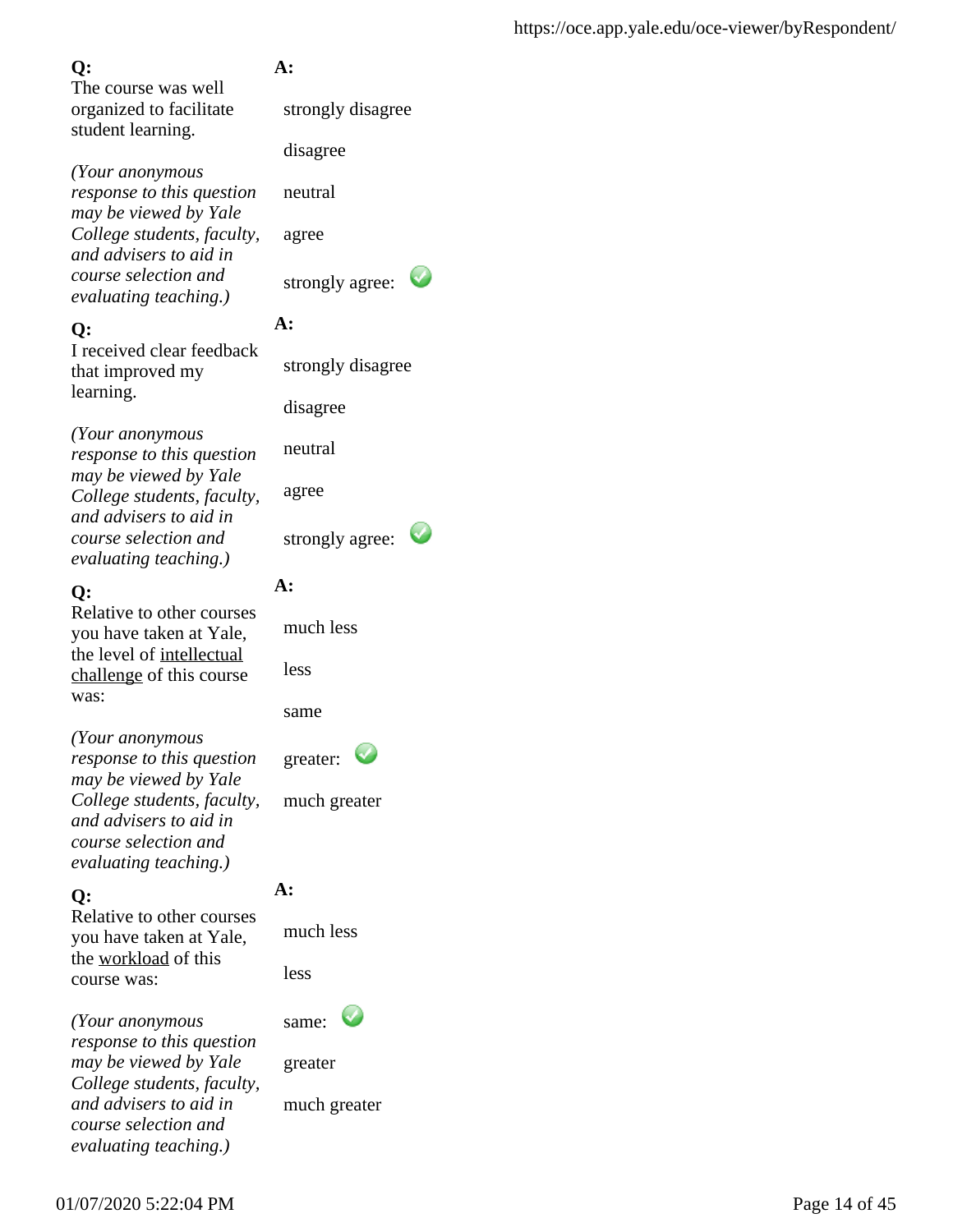Would you recommend this course to another student? Please explain.

*(Your anonymous response to this question may be viewed by Yale College students, faculty, and advisers to aid in course selection and evaluating teaching.)*

### **Q:**

### **Instructor: Adam Lichtenheld**

Summarize the strengths and weaknesses of the instructor. In what ways was their teaching effective and in what ways could their teaching be improved?

*(Your anonymous response to this question may be viewed only by your instructor(s) and administrators responsible for evaluating teaching.)*

## **A:**

Definitely! If you are interested in the subject matter you will learn a LOT and be very engaged by the discussions and assignments. It's heavy material but the course approaches it with the necessary level of seriousness, while maintaining a welcoming classroom environment. The readings will fascinate and depress you, and you will learn about both the historical and contemporary elements of the refugee regime.

## **A:**

I appreciated Professor Lichtenheld's thoughtful feedback on all assignments, and balanced leading of discussions. He was always available to meet with students, and provided very thoughtful advice on assignments for the course and on professional life in the NGO field. His experience working in the field of migration issues as an academic and a practitioner contributed to his thoughtful analysis on the issues we discussed, and was really interesting to hear about as someone interested in working in those fields.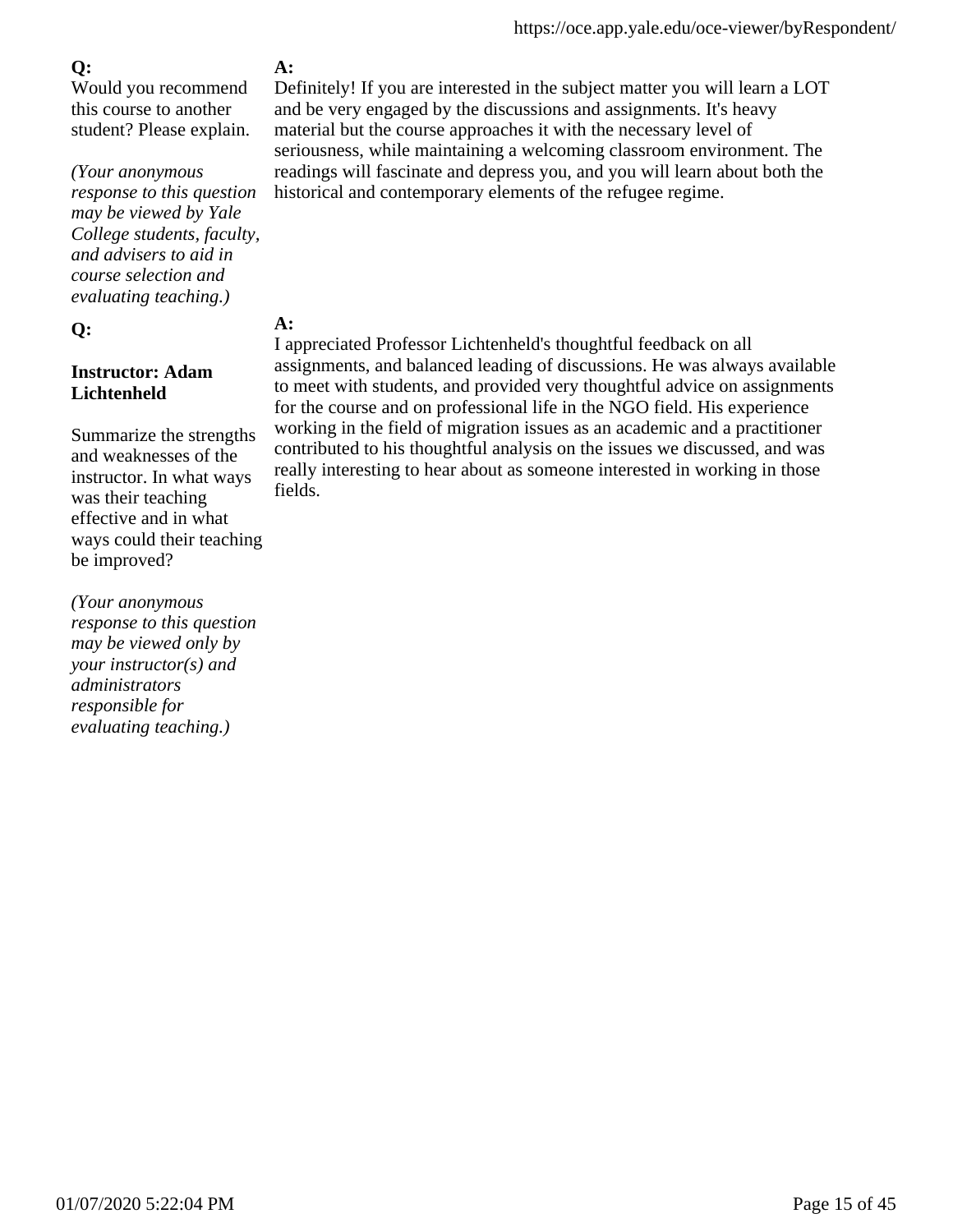## **Q:**

What knowledge, skills, and insights did you develop by taking this course?

*(Your anonymous response to this question may be viewed by Yale College students, faculty, and advisers to aid in course selection and evaluating teaching.)*

#### **Q:**

Your level of engagement with the course was:

*(Your anonymous response to this question may be viewed by Yale College students, faculty, and advisers to aid in course selection and evaluating teaching.)*

### **Q:**

What are the strengths and weaknesses of this course and how could it be improved?

*(Your anonymous response to this question may be viewed by Yale College students, faculty, and advisers to aid in course selection and evaluating teaching.)*

**Q:**

What is your overall assessment of this course?

*(Your anonymous response to this question may be viewed by Yale College students, faculty, and advisers to aid in course selection and evaluating teaching.)*

### **A:**

I learned a lot about the relationship between violence-induced displacement and modern politics. The course is well-organized so we learned about the causes and consequences of forced migration, the conceptual/legal distinctions between different types of displacement, and international responses and solutions to forced displacement. Besides learning a lot about forced displacement, this course also taught me how to write. At the end of most classes, we went over writing techniques that helped us when it came time to writing our final research papers.

#### **A:**

 very low low medium

high

very high:  $\bullet$ 

## **A:**

Overall, this course is very strong and I can think of very few weaknesses. The syllabus is well-organized and the readings cover a lot of material, so I came away from this course knowing a lot more about the drivers and consequences of forced migration.

**A:**  poor fair good very good excellent: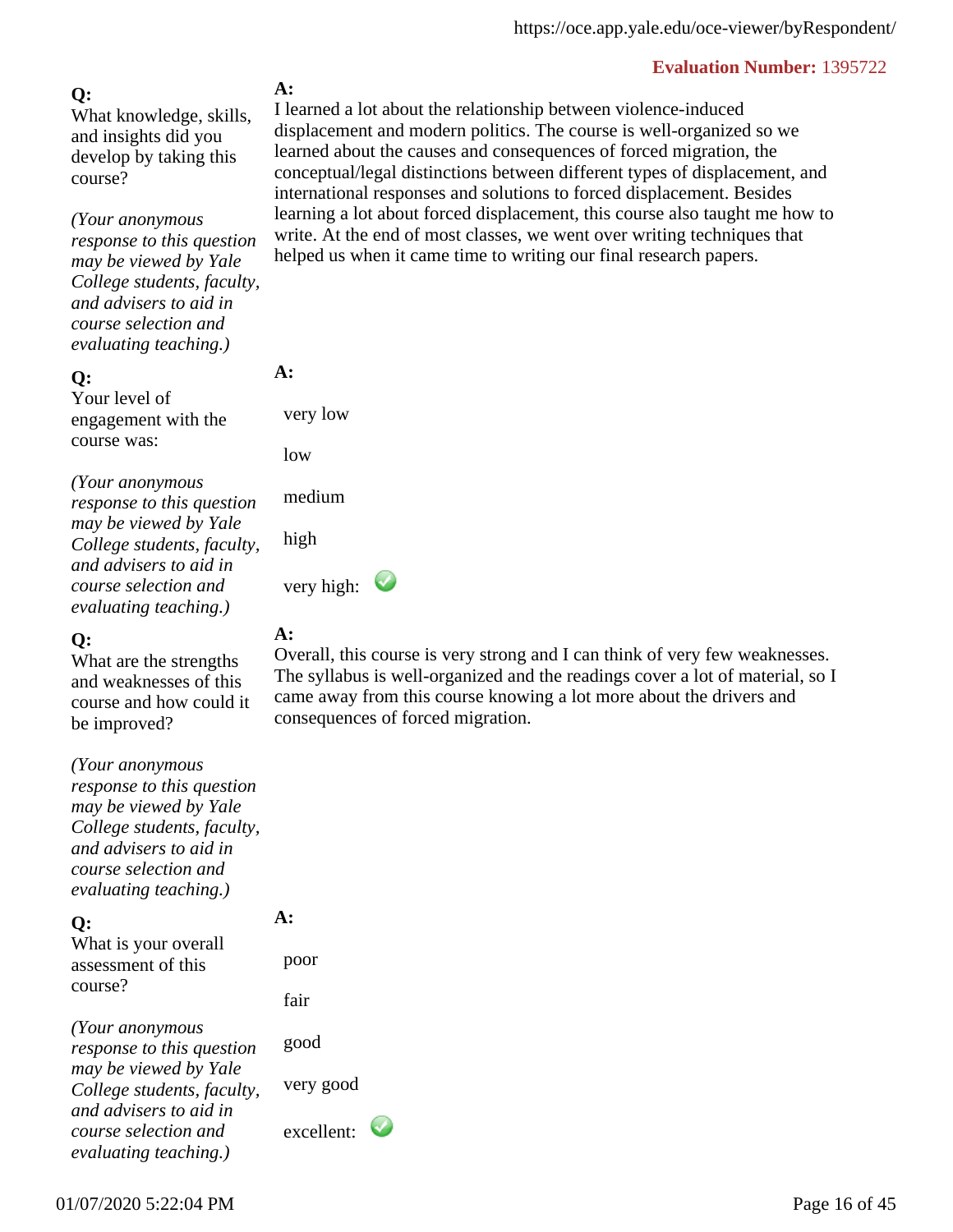The course was well organized to facilitate student learning.

*(Your anonymous response to this question may be viewed by Yale College students, faculty, and advisers to aid in course selection and evaluating teaching.)*

### **Q:**

I received clear feedback that improved my learning.

*(Your anonymous response to this question may be viewed by Yale College students, faculty, and advisers to aid in course selection and evaluating teaching.)*

### **Q:**

Relative to other courses you have taken at Yale, the level of intellectual challenge of this course was:

*(Your anonymous response to this question may be viewed by Yale College students, faculty, and advisers to aid in course selection and evaluating teaching.)*

## **Q:**

Relative to other courses you have taken at Yale, the workload of this course was:

*(Your anonymous response to this question may be viewed by Yale College students, faculty, and advisers to aid in course selection and evaluating teaching.)*

## **A:**

strongly disagree

disagree

neutral

agree

strongly agree:

## **A:**

strongly disagree

disagree

neutral

agree

strongly agree:

## **A:**

much less

less

| same: |  |
|-------|--|
|-------|--|

greater

much greater

## **A:**

much less

less

same

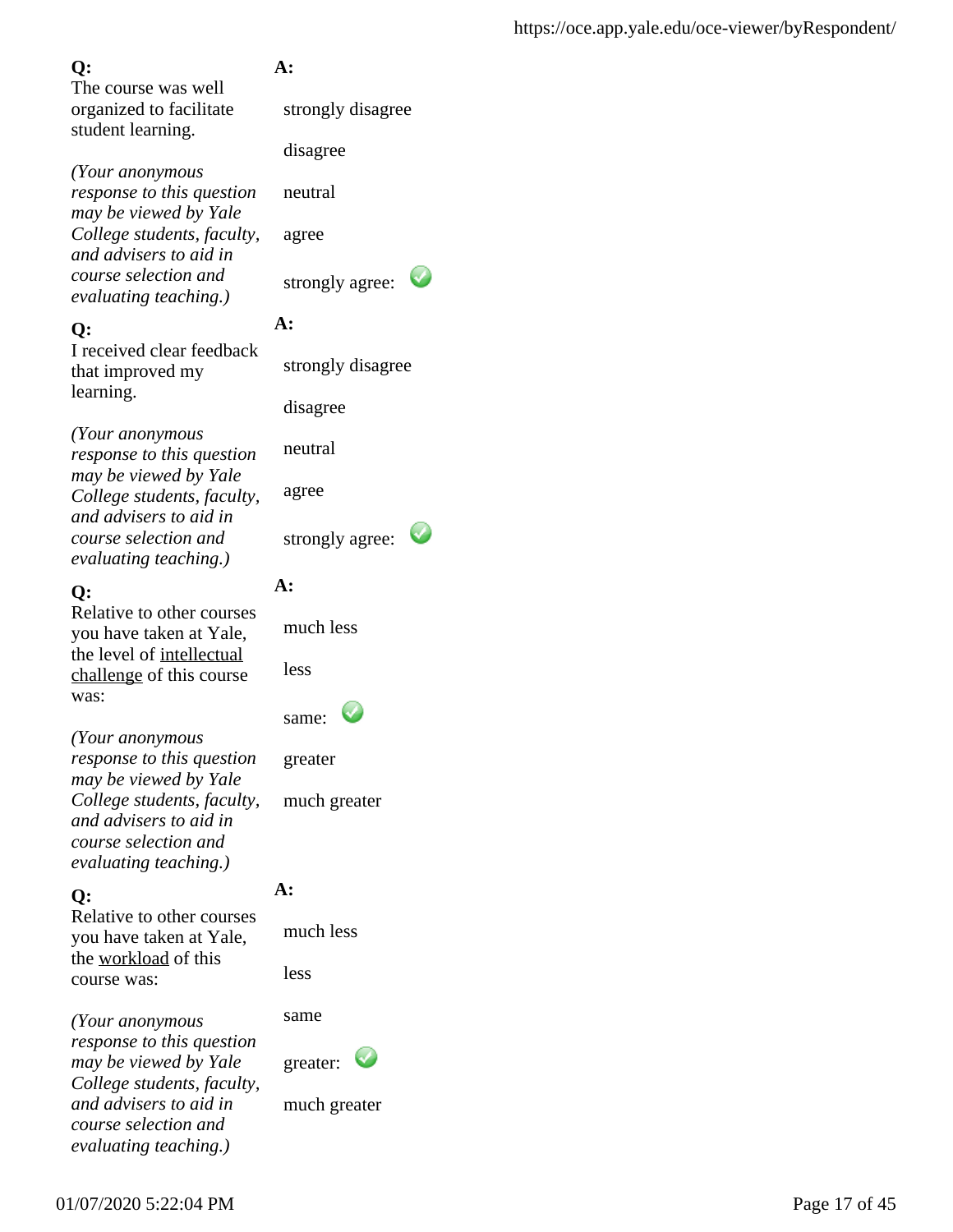Would you recommend this course to another student? Please explain.

*(Your anonymous response to this question may be viewed by Yale College students, faculty, and advisers to aid in course selection and evaluating teaching.)*

#### **Q:**

### **Instructor: Adam Lichtenheld**

Summarize the strengths and weaknesses of the instructor. In what ways was their teaching effective and in what ways could their teaching be improved?

*(Your anonymous response to this question may be viewed only by your instructor(s) and administrators responsible for evaluating teaching.)*

## **A:**

Absolutely! Anyone who is interested in issues of forced migration and immigration more generally should take this course. There are very few Political Science courses that address these issues and this course covers a lot of material. My only warning is that this course is reading heavy, but the readings are very informative so I enjoyed them.

## **A:**

Professor Lichtenfeld is wonderful. He gave us very detailed feedback on our writing and he did a good job of tailoring the course to the needs of the students. He also adjusted the course based on student feedback. Overall, Professor Lichtenheld is very knowledgeable on this subject, and he makes class very enjoyable.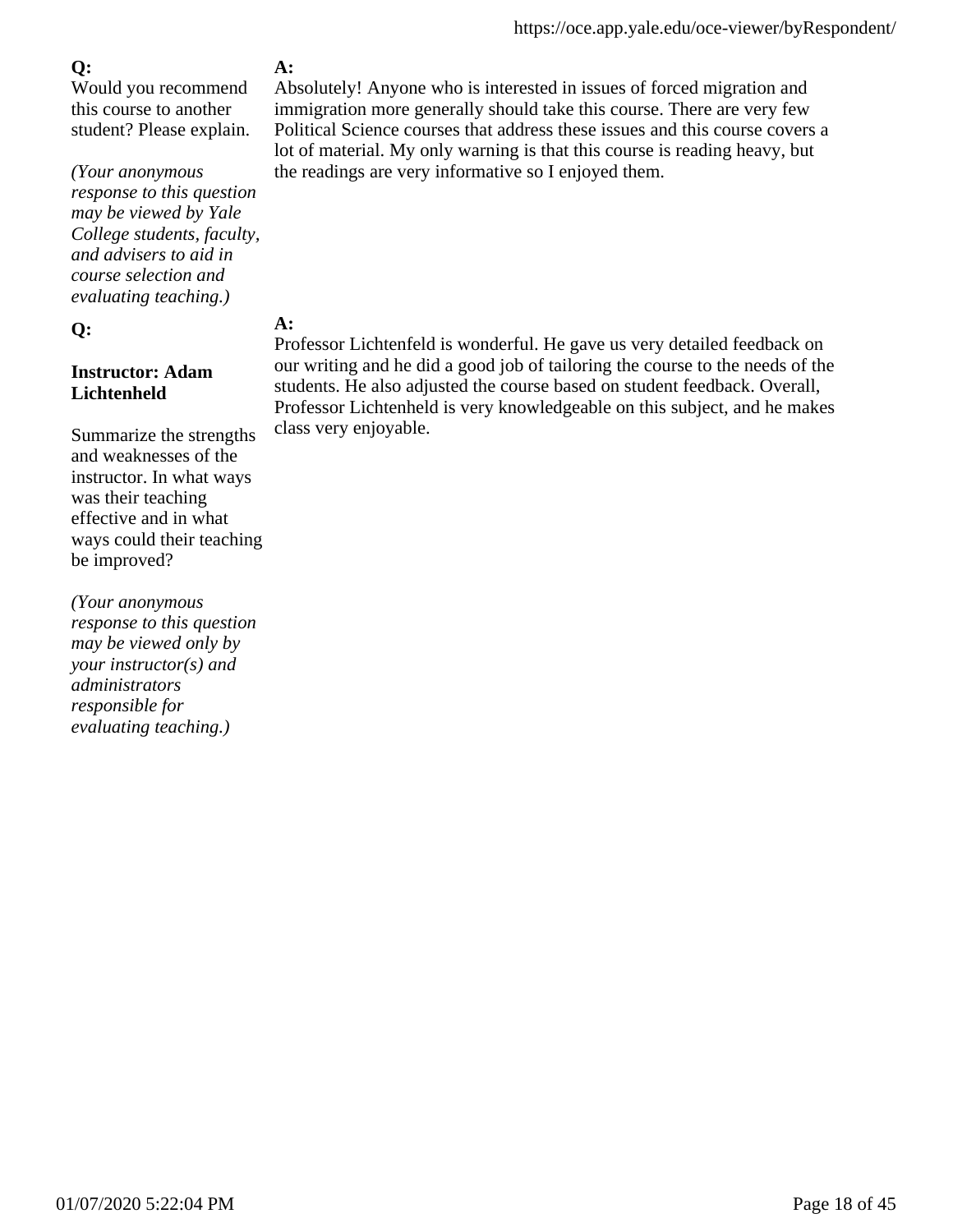**A:** Declined to Answer **Q:** What knowledge, skills, and insights did you develop by taking this course?

*(Your anonymous response to this question may be viewed by Yale College students, faculty, and advisers to aid in course selection and evaluating teaching.)*

#### **Q:**

Your level of engagement with the course was:

*(Your anonymous response to this question may be viewed by Yale College students, faculty, and advisers to aid in course selection and evaluating teaching.)*

#### **Q:**

What are the strengths and weaknesses of this course and how could it be improved?

*(Your anonymous*

*response to this question may be viewed by Yale College students, faculty, and advisers to aid in course selection and evaluating teaching.)*

#### **Q:**

What is your overall assessment of this course?

*(Your anonymous response to this question may be viewed by Yale College students, faculty, and advisers to aid in course selection and evaluating teaching.)*

### **A:**

**A:** 

very low

medium

high:

very high

low

Professor Lichtenheld was very open to feedback from all of his students and made sure we were engaged in the course along the way. The discussions we had in seminar were thought-provoking and Professor L challenged us to think outside of our comfort zone. Overall a very well taught and organized seminar, one small weakness was that we did not have as many readings about firsthand accounts of people being forced to migrate. There were some first person readings but wish there were a little more.

# **A:**

 poor fair

good

very good:

excellent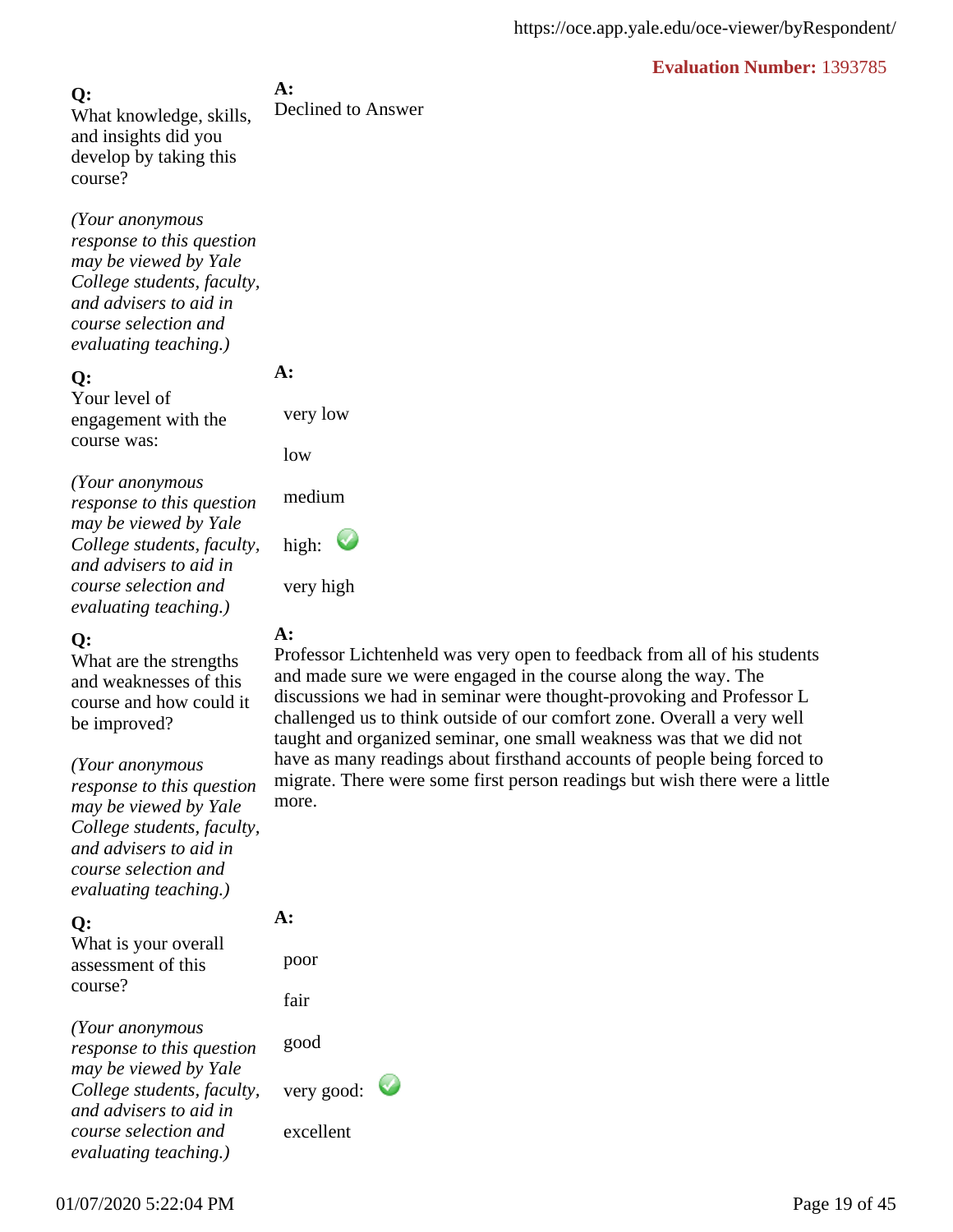The course was well organized to facilitate student learning.

*(Your anonymous response to this question may be viewed by Yale College students, faculty, and advisers to aid in course selection and evaluating teaching.)*

## **Q:**

I received clear feedback that improved my learning.

*(Your anonymous response to this question may be viewed by Yale College students, faculty, and advisers to aid in course selection and evaluating teaching.)*

## **Q:**

Relative to other courses you have taken at Yale, the level of intellectual challenge of this course was:

*(Your anonymous response to this question may be viewed by Yale College students, faculty, and advisers to aid in course selection and evaluating teaching.)*

## **Q:**

Relative to other courses you have taken at Yale, the workload of this course was:

*(Your anonymous response to this question may be viewed by Yale College students, faculty, and advisers to aid in course selection and evaluating teaching.)*

## **A:**

strongly disagree

disagree

neutral

agree

strongly agree:

## **A:**

strongly disagree

disagree

neutral

| agree: |  |  |
|--------|--|--|
|--------|--|--|

strongly agree

## **A:**

much less

same

greater:



## **A:**

much less

less

same

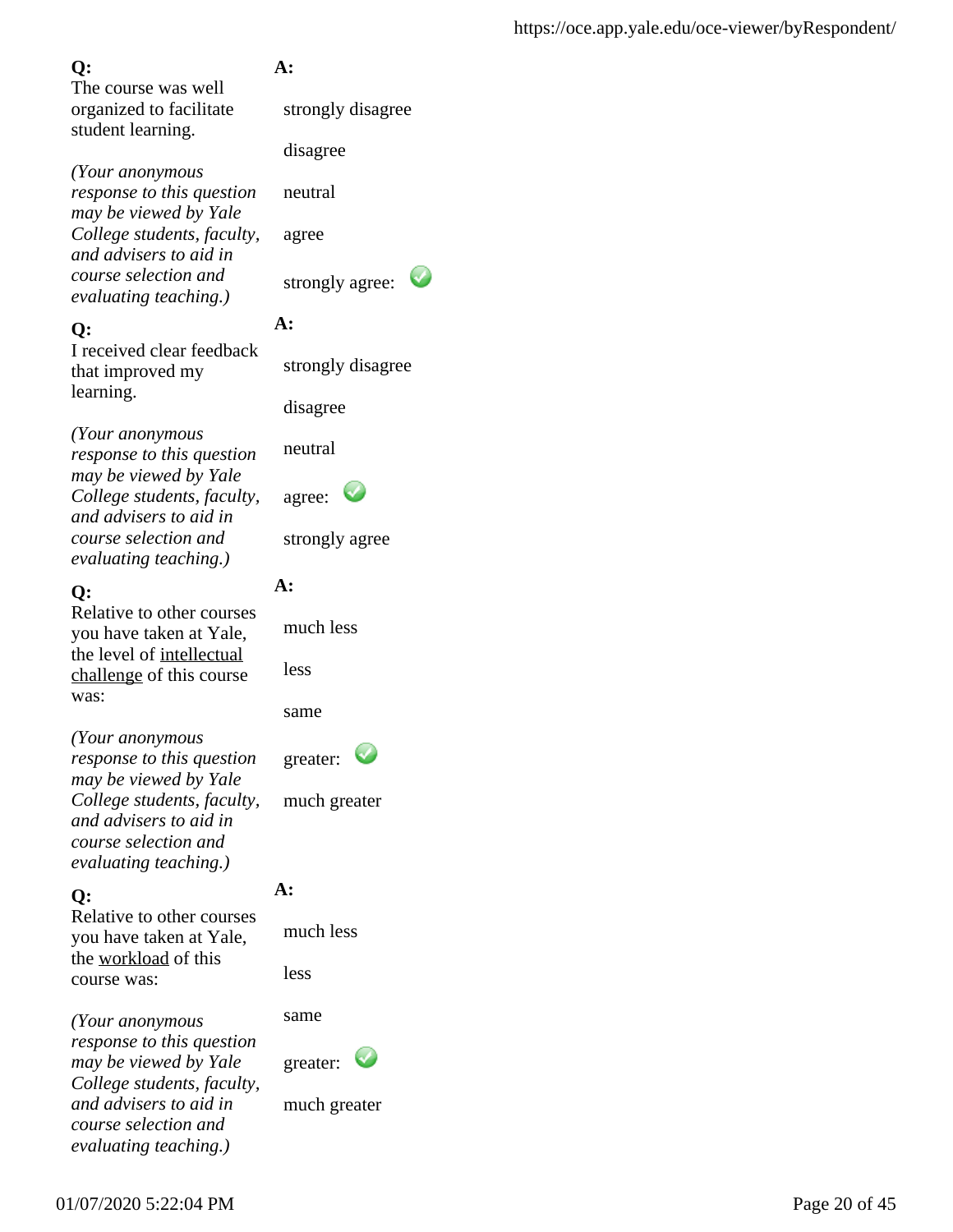Would you recommend this course to another student? Please explain.

*(Your anonymous response to this question may be viewed by Yale College students, faculty, and advisers to aid in course selection and evaluating teaching.)*

### **Q:**

### **Instructor: Adam Lichtenheld**

Summarize the strengths and weaknesses of the instructor. In what ways was their teaching effective and in what ways could their teaching be improved?

*(Your anonymous response to this question may be viewed only by your instructor(s) and administrators responsible for evaluating teaching.)*

**A:** Declined to Answer

## **A:**

He taught an upper level seminar in his first seminar at Yale and was a natural at teaching. Professor Lichtenheld knows how to make sure that different voices are being heard so that the conversation is not dominated by one or two people. He challenged all of us to produce better writing and think critically while at the same time offering to provide feedback and help us along the way. Definitely not a laidback professor but not unapproachable either, he strikes a good balance of the two. Would take a class with him again!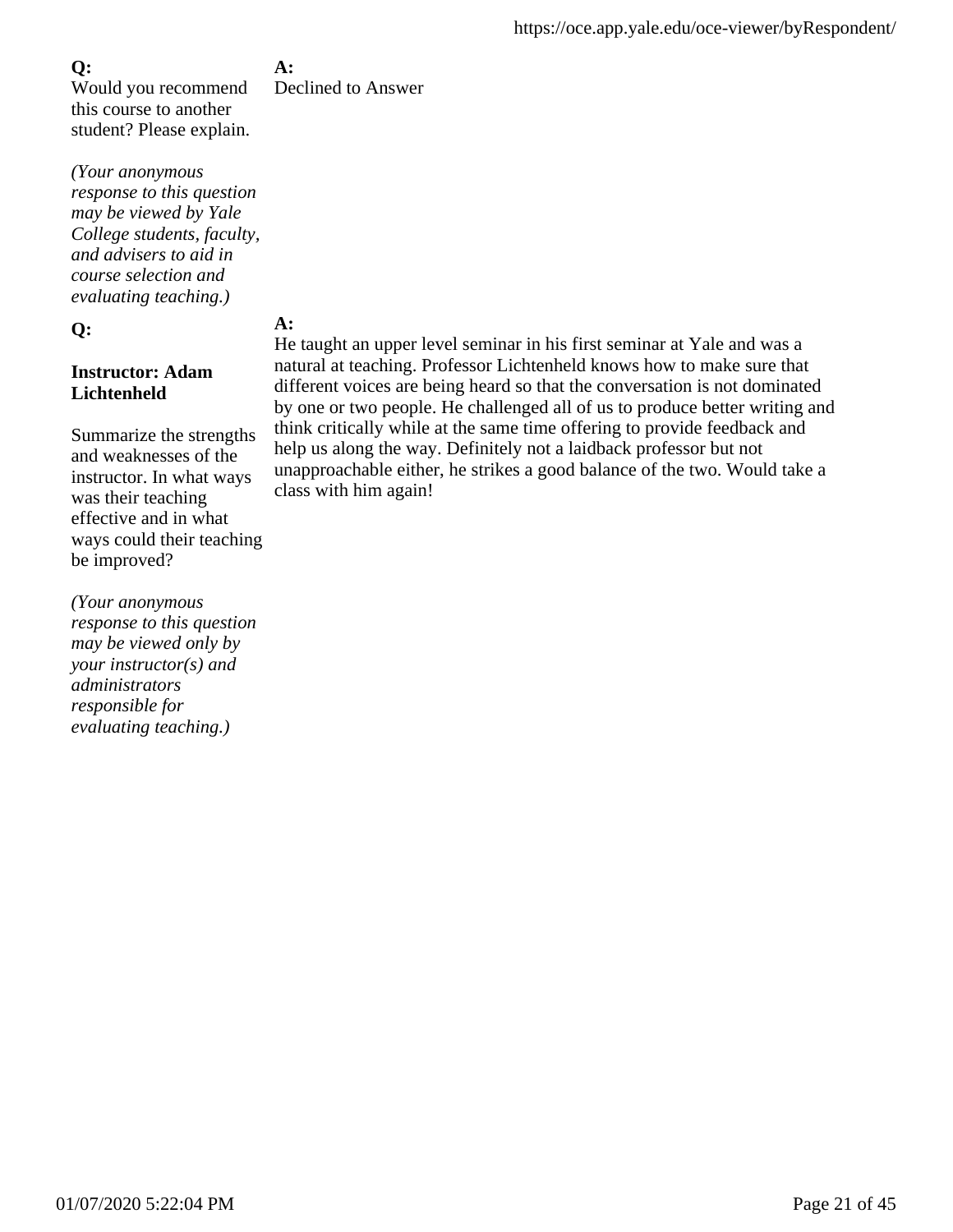**A:** Declined to Answer **Q:** What knowledge, skills, and insights did you develop by taking this course?

*(Your anonymous response to this question may be viewed by Yale College students, faculty, and advisers to aid in course selection and evaluating teaching.)*

#### **Q:**

Your level of engagement with the course was:

*(Your anonymous response to this question may be viewed by Yale College students, faculty, and advisers to aid in course selection and evaluating teaching.)*

#### **Q:**

What are the strengths and weaknesses of this course and how could it be improved?

*(Your anonymous response to this question may be viewed by Yale College students, faculty, and advisers to aid in course selection and evaluating teaching.)*

#### **Q:**

What is your overall assessment of this course?

**A:**  poor

**A:**

**A:** 

very low

medium

high:

very high

low

Declined to Answer

fair

*(Your anonymous response to this question may be viewed by Yale College students, faculty, and advisers to aid in course selection and evaluating teaching.)*

good

very good:

excellent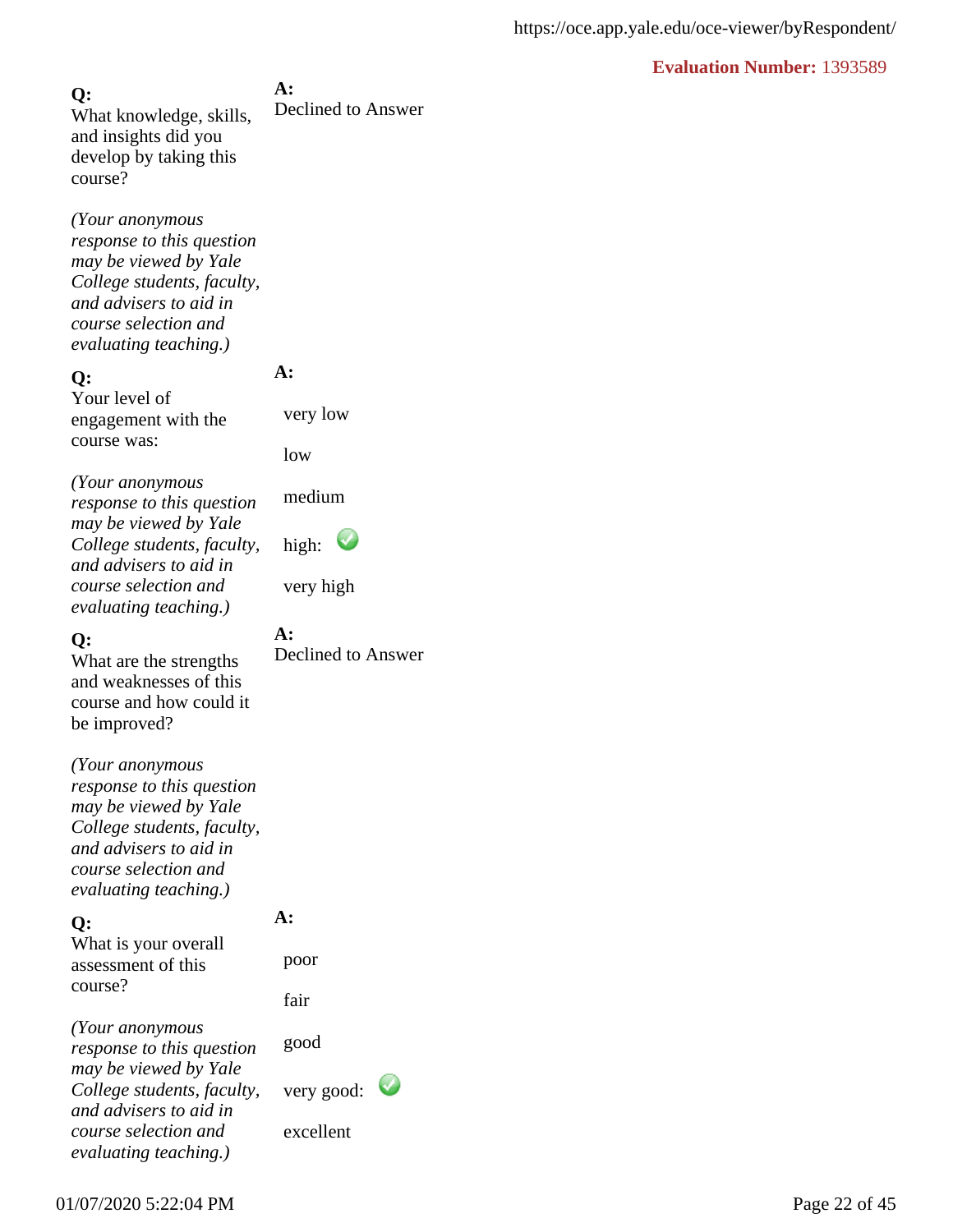The course was well organized to facilitate student learning.

*(Your anonymous response to this question may be viewed by Yale College students, faculty, and advisers to aid in course selection and evaluating teaching.)*

## **Q:**

I received clear feedback that improved my learning.

*(Your anonymous response to this question may be viewed by Yale College students, faculty, and advisers to aid in course selection and evaluating teaching.)*

## **Q:**

Relative to other courses you have taken at Yale, the level of intellectual challenge of this course was:

*(Your anonymous response to this question may be viewed by Yale College students, faculty, and advisers to aid in course selection and evaluating teaching.)*

## **Q:**

Relative to other courses you have taken at Yale, the workload of this course was:

*(Your anonymous response to this question may be viewed by Yale College students, faculty, and advisers to aid in course selection and evaluating teaching.)*

## **A:**

strongly disagree

disagree

neutral

agree

strongly agree:

## **A:**

strongly disagree

disagree

neutral

agree

strongly agree:

## **A:**

much less

less

greater

much greater

## **A:**

much less

less

same:

greater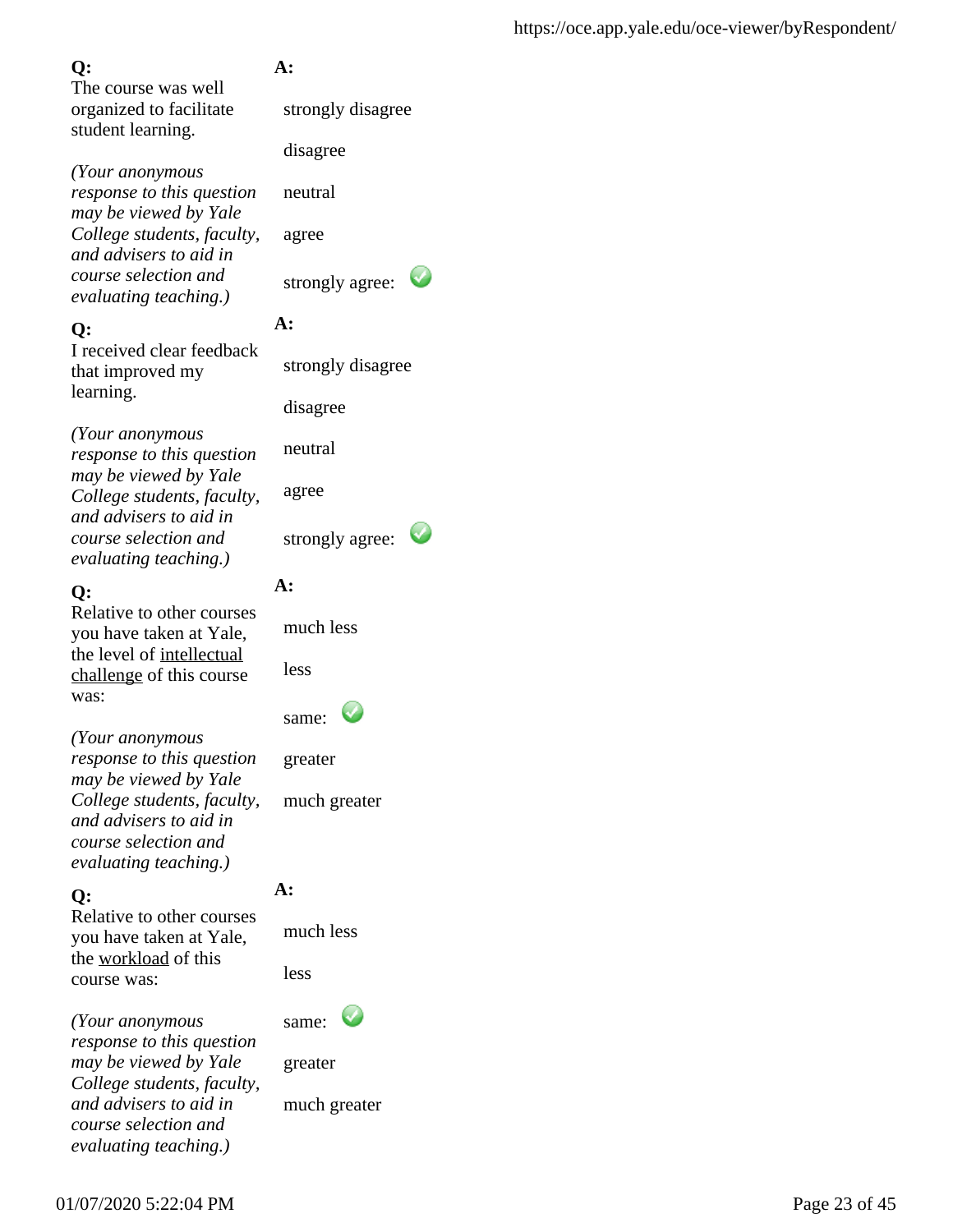#### **A:**

Would you recommend this course to another student? Please explain. Declined to Answer

*(Your anonymous response to this question may be viewed by Yale College students, faculty, and advisers to aid in course selection and evaluating teaching.)*

**Q:**

## **A:**

Declined to Answer

#### **Instructor: Adam Lichtenheld**

Summarize the strengths and weaknesses of the instructor. In what ways was their teaching effective and in what ways could their teaching be improved?

*(Your anonymous response to this question may be viewed only by your instructor(s) and administrators responsible for evaluating teaching.)*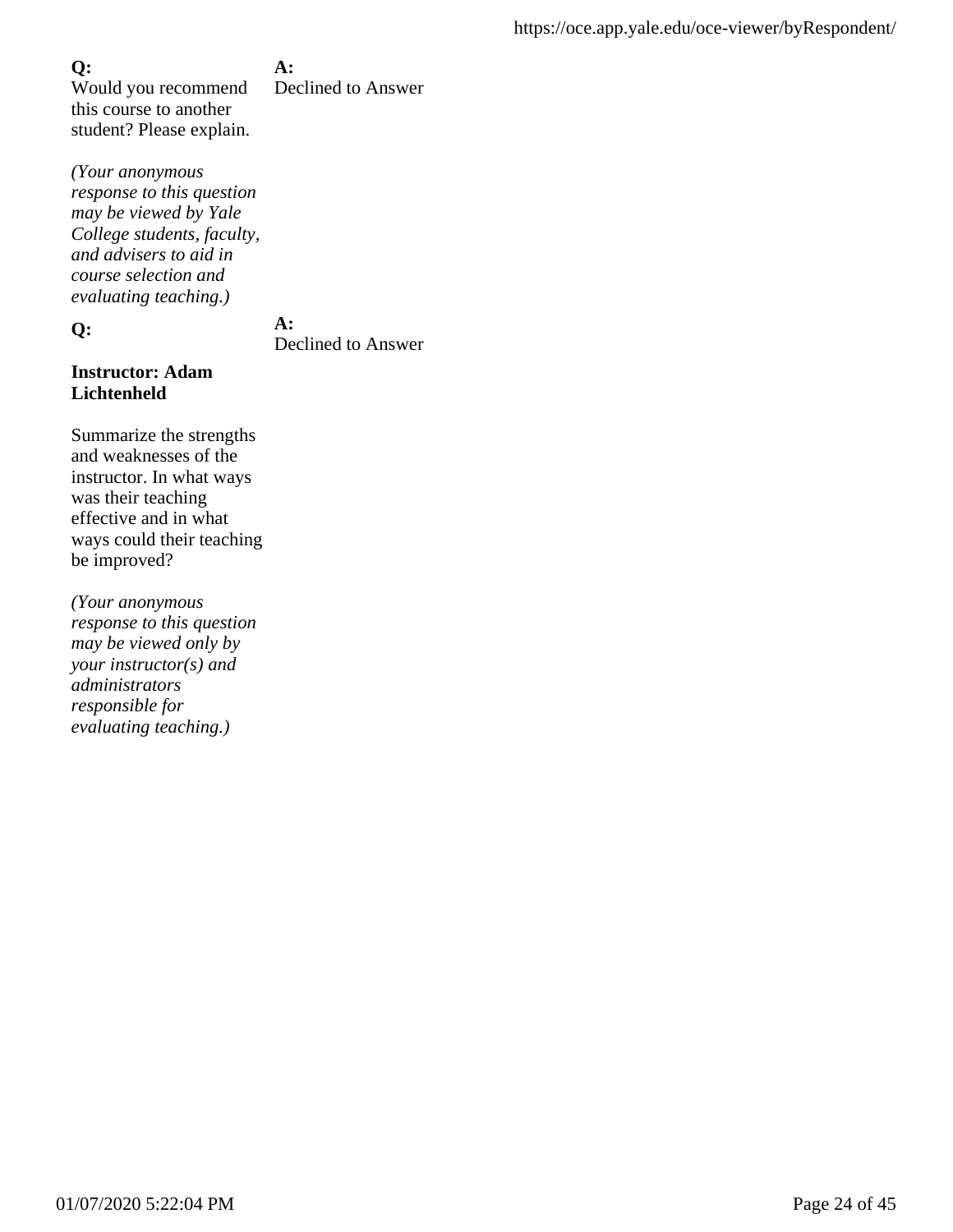**A:** Declined to Answer **Q:** What knowledge, skills, and insights did you develop by taking this course?

*(Your anonymous response to this question may be viewed by Yale College students, faculty, and advisers to aid in course selection and evaluating teaching.)*

#### **Q:**

Your level of engagement with the course was:

*(Your anonymous response to this question may be viewed by Yale College students, faculty, and advisers to aid in course selection and evaluating teaching.)*

#### **Q:**

What are the strengths and weaknesses of this course and how could it be improved?

*(Your anonymous response to this question may be viewed by Yale College students, faculty, and advisers to aid in course selection and evaluating teaching.)*

#### **Q:**

What is your overall assessment of this course?

**A:** 

**A:**

**A:** 

very low

medium

low

high

Declined to Answer

very high:  $\bullet$ 

fair

poor

*(Your anonymous response to this question may be viewed by Yale College students, faculty, and advisers to aid in course selection and evaluating teaching.)*

 good very good

excellent:

01/07/2020 5:22:04 PM Page 25 of 45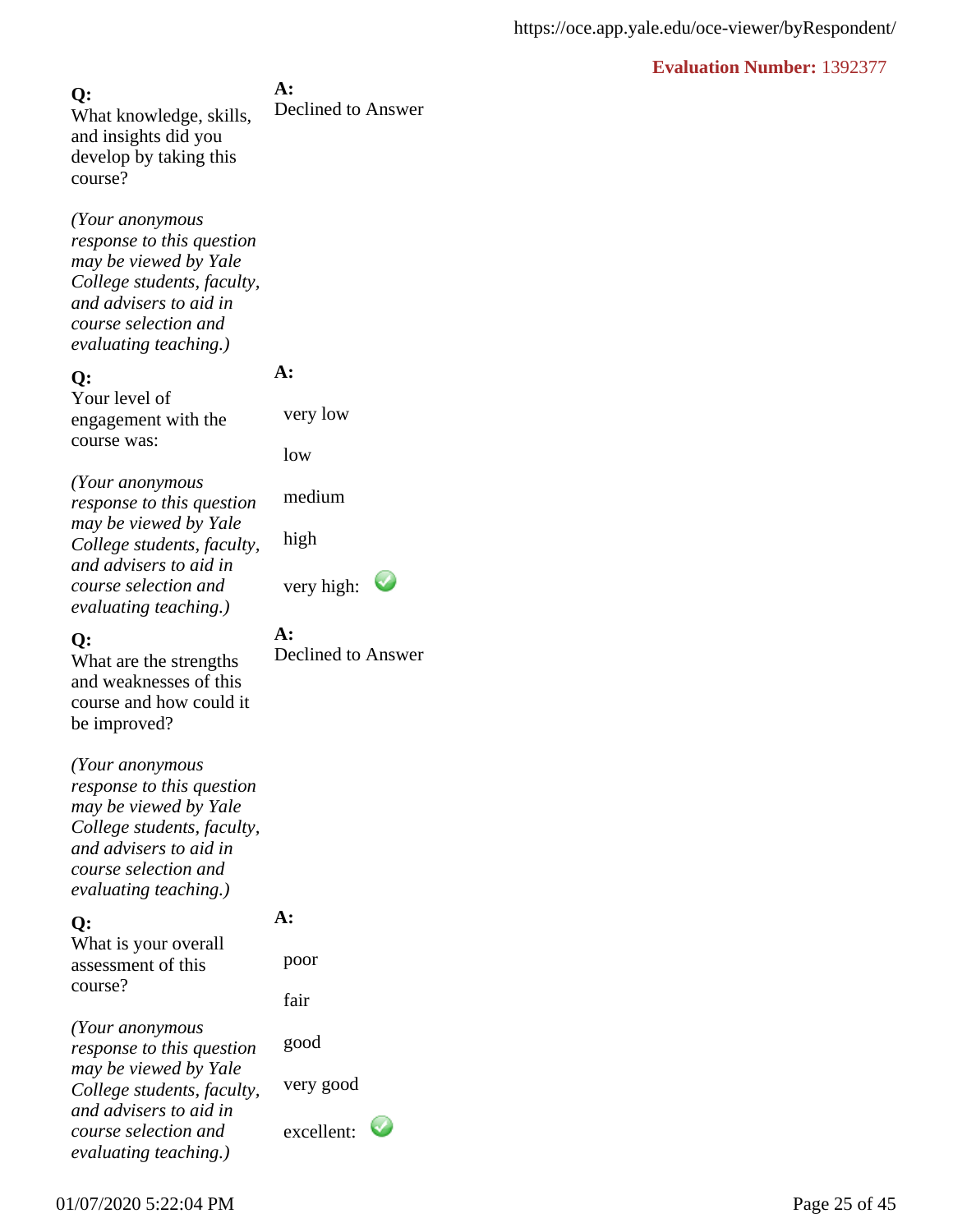The course was well organized to facilitate student learning.

*(Your anonymous response to this question may be viewed by Yale College students, faculty, and advisers to aid in course selection and evaluating teaching.)*

### **Q:**

I received clear feedback that improved my learning.

*(Your anonymous response to this question may be viewed by Yale College students, faculty, and advisers to aid in course selection and evaluating teaching.)*

### **Q:**

Relative to other courses you have taken at Yale, the level of intellectual challenge of this course was:

*(Your anonymous response to this question may be viewed by Yale College students, faculty, and advisers to aid in course selection and evaluating teaching.)*

## **Q:**

Relative to other courses you have taken at Yale, the workload of this course was:

*(Your anonymous response to this question may be viewed by Yale College students, faculty, and advisers to aid in course selection and evaluating teaching.)*

## **A:**

strongly disagree

disagree

neutral

agree

strongly agree:

## **A:**

strongly disagree

disagree

neutral

agree

strongly agree:

## **A:**

 much less less

same

greater

much greater:

## **A:**

 much less less

same

greater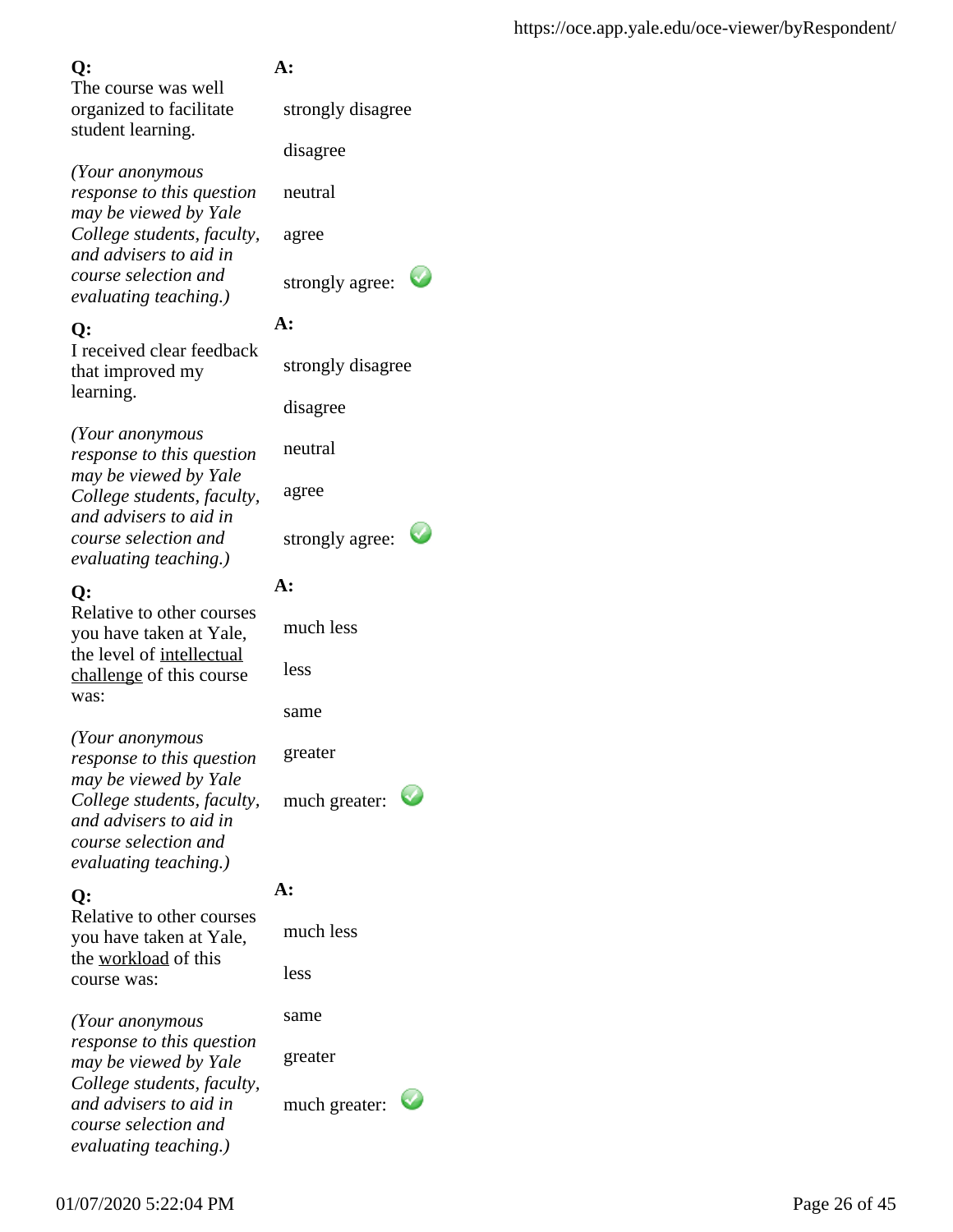#### **A:**

Would you recommend this course to another student? Please explain. Declined to Answer

*(Your anonymous response to this question may be viewed by Yale College students, faculty, and advisers to aid in course selection and evaluating teaching.)*

**Q:**

## **A:**

Declined to Answer

#### **Instructor: Adam Lichtenheld**

Summarize the strengths and weaknesses of the instructor. In what ways was their teaching effective and in what ways could their teaching be improved?

*(Your anonymous response to this question may be viewed only by your instructor(s) and administrators responsible for evaluating teaching.)*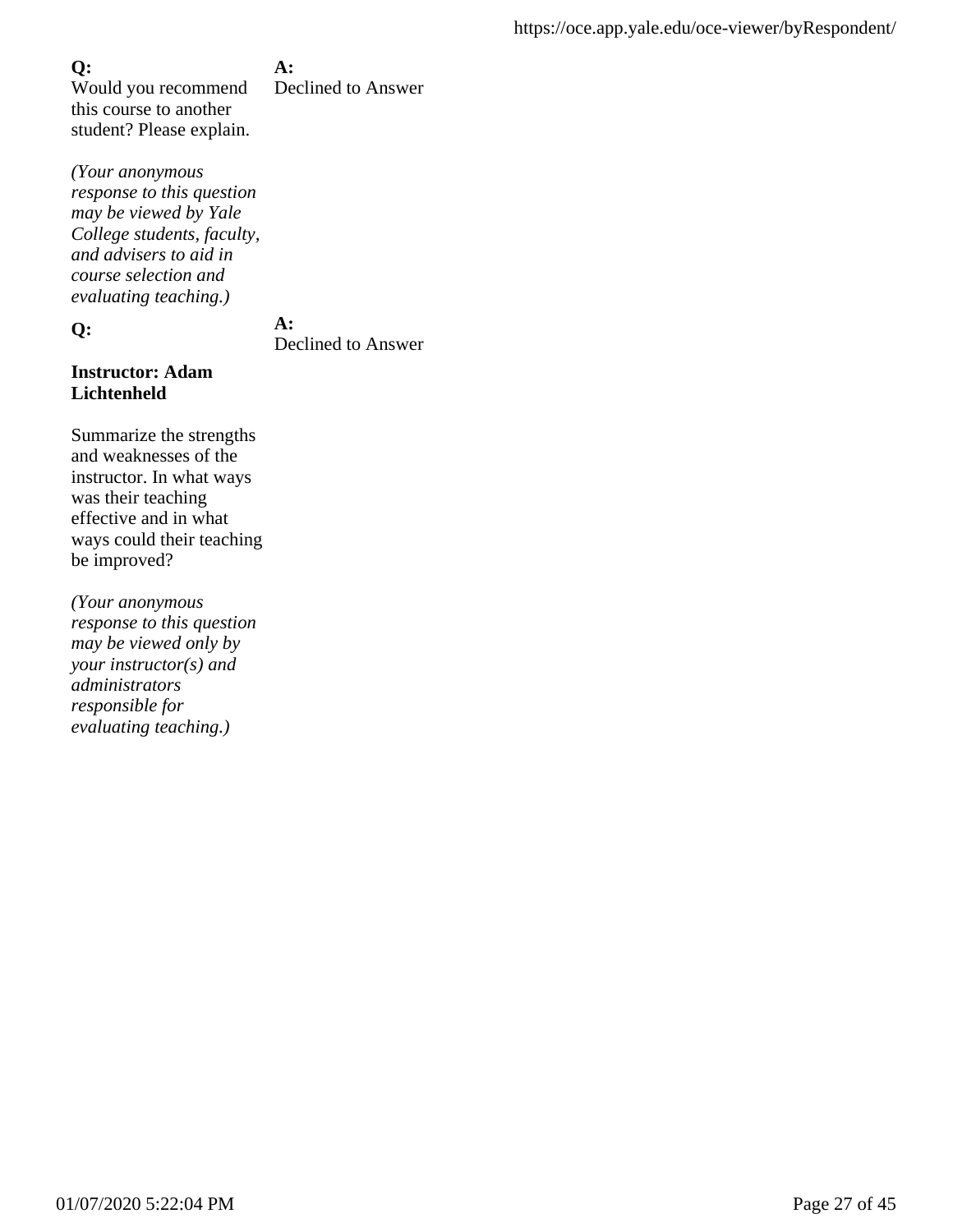**A:** Declined to Answer **Q:** What knowledge, skills, and insights did you develop by taking this course?

*(Your anonymous response to this question may be viewed by Yale College students, faculty, and advisers to aid in course selection and evaluating teaching.)*

#### **Q:**

Your level of engagement with the course was:

*(Your anonymous response to this question may be viewed by Yale College students, faculty, and advisers to aid in course selection and evaluating teaching.)*

#### **Q:**

What are the strengths and weaknesses of this course and how could it be improved?

*(Your anonymous response to this question may be viewed by Yale College students, faculty, and advisers to aid in course selection and evaluating teaching.)*

#### **Q:**

What is your overall assessment of this course?

**A:**  poor

**A:**

**A:** 

very low

medium

high:

very high

low

Declined to Answer

fair

*(Your anonymous response to this question may be viewed by Yale College students, faculty, and advisers to aid in course selection and evaluating teaching.)*

good

very good:

excellent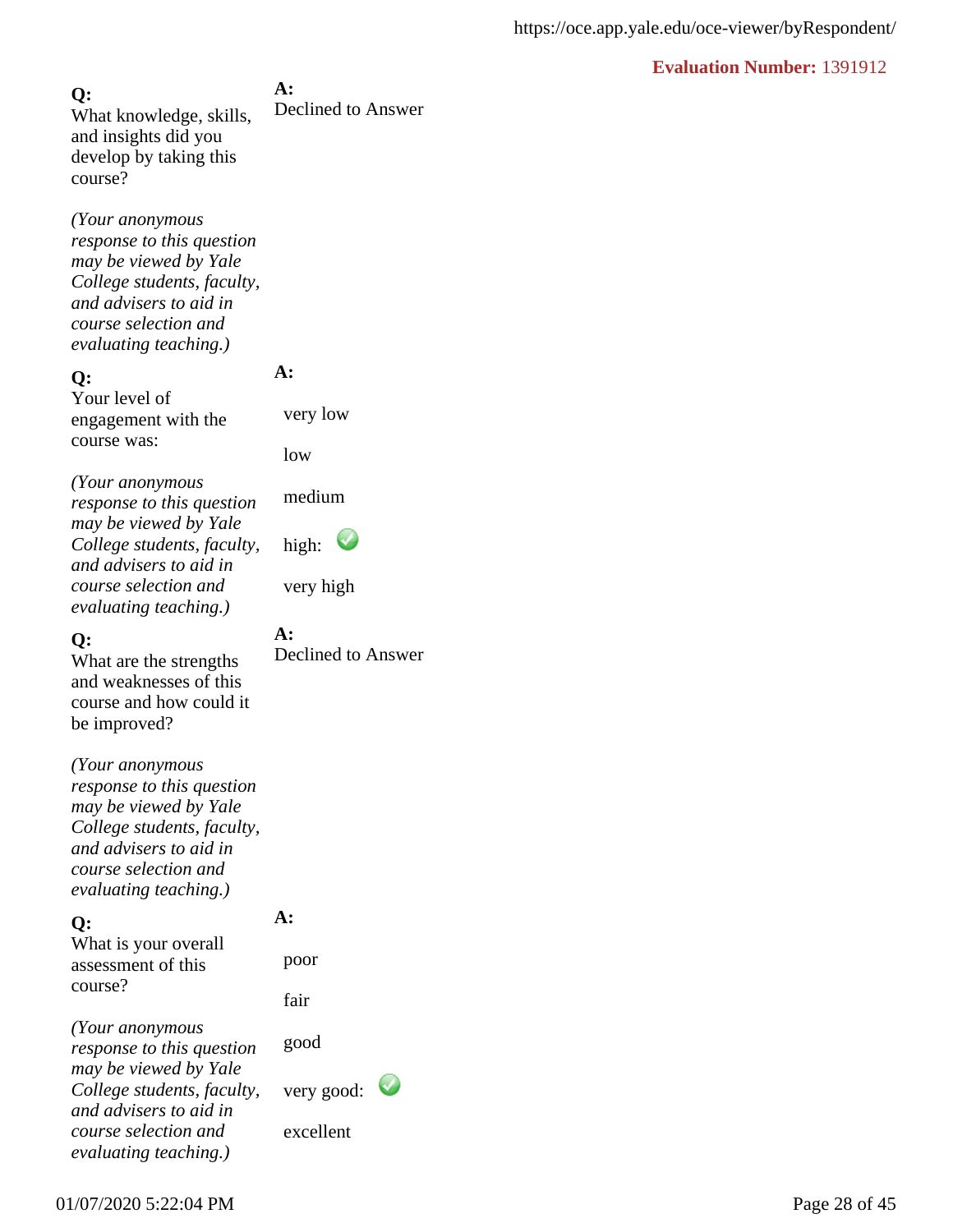The course was well organized to facilitate student learning.

*(Your anonymous response to this question may be viewed by Yale College students, faculty, and advisers to aid in course selection and evaluating teaching.)*

## **Q:**

I received clear feedback that improved my learning.

*(Your anonymous response to this question may be viewed by Yale College students, faculty, and advisers to aid in course selection and evaluating teaching.)*

## **Q:**

Relative to other courses you have taken at Yale, the level of intellectual challenge of this course was:

*(Your anonymous response to this question may be viewed by Yale College students, faculty, and advisers to aid in course selection and evaluating teaching.)*

## **Q:**

Relative to other courses you have taken at Yale, the workload of this course was:

*(Your anonymous response to this question may be viewed by Yale College students, faculty, and advisers to aid in course selection and evaluating teaching.)*

## **A:**

strongly disagree

disagree

 $neutral:$ 

strongly agree

## **A:**

strongly disagree

disagree

neutral

agree

strongly agree:

## **A:**

much less

less

| same: |  |
|-------|--|
|-------|--|

greater

much greater

## **A:**

much less

less

same:

greater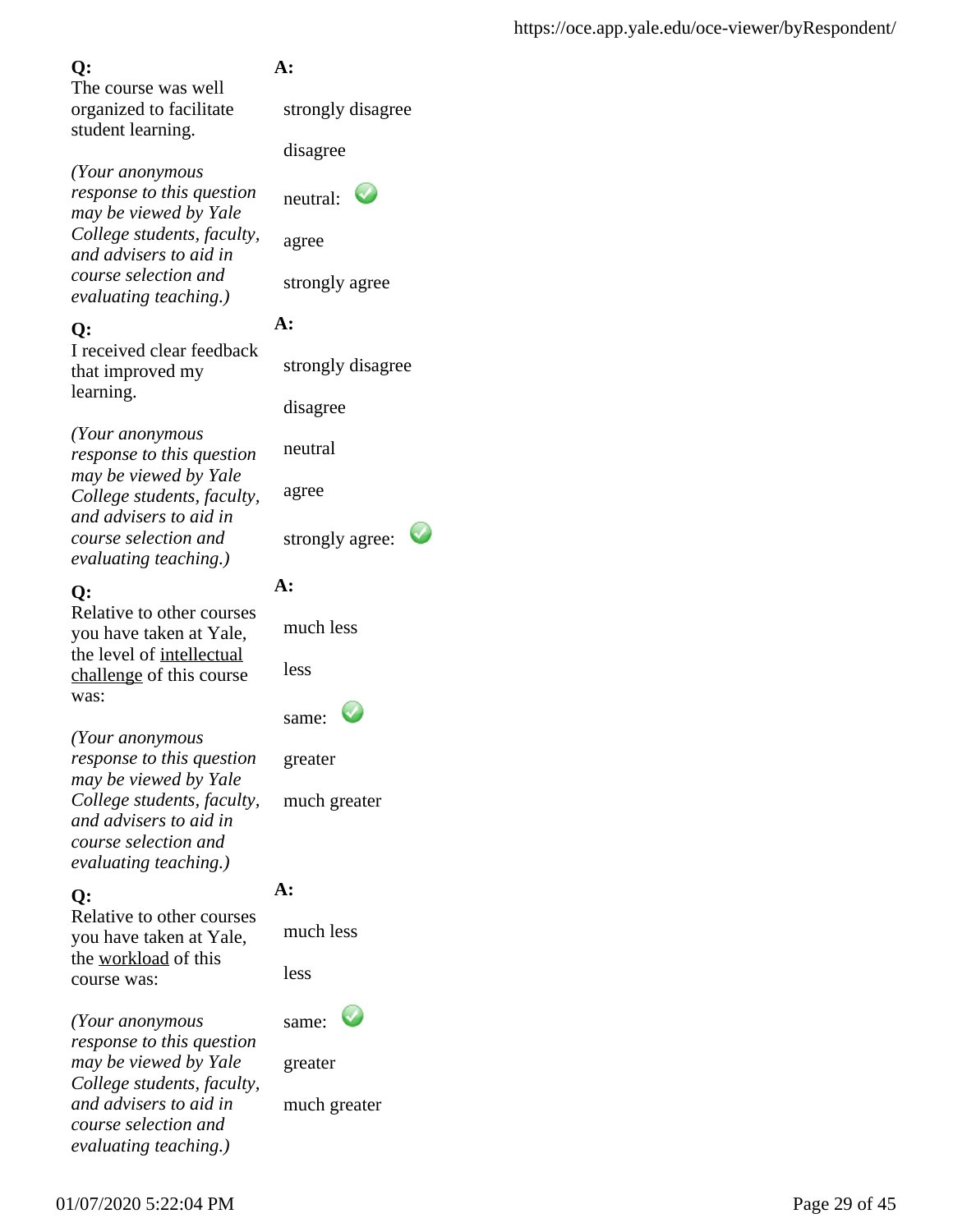Would you recommend this course to another student? Please explain.

*(Your anonymous response to this question may be viewed by Yale College students, faculty, and advisers to aid in course selection and evaluating teaching.)*

### **Q:**

### **Instructor: Adam Lichtenheld**

Summarize the strengths and weaknesses of the instructor. In what ways was their teaching effective and in what ways could their teaching be improved?

*(Your anonymous response to this question may be viewed only by your instructor(s) and administrators responsible for evaluating teaching.)*

**A:** Declined to Answer

## **A:**

Professor Lichtenheld was very good at providing helpful feedback and clear suggestions for improving our writing and analytical skills. I really enjoyed the topics and discussions he facilitated in class. One thing that I would suggest for future classes is to perhaps rethink the no computers policy or create a course packet for assigned readings. Since students have to pay for printing, it can become financially burdensome to have to print the readings out every week in order to be able to have them and reference them in class.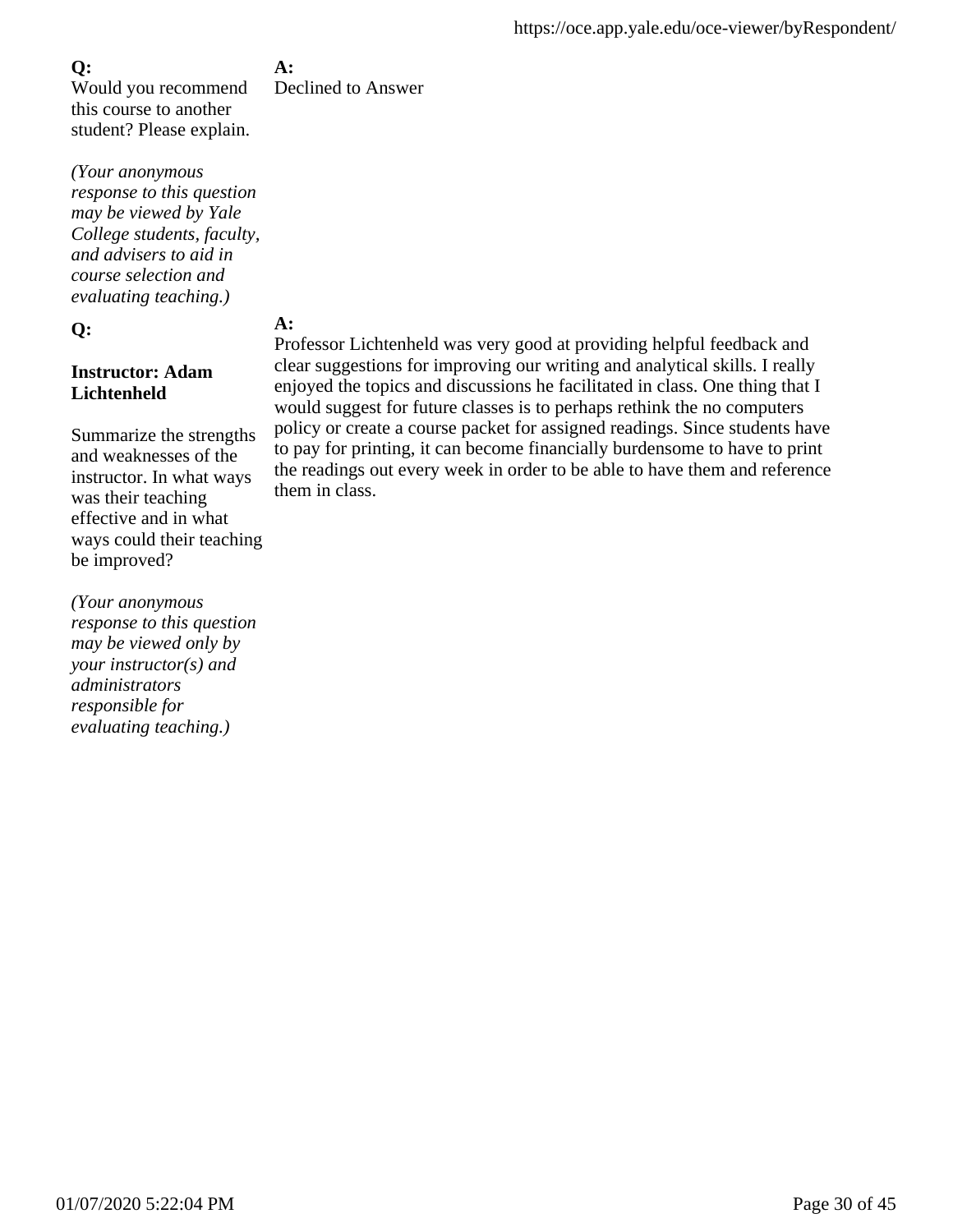### **Q:**

What knowledge, skills, and insights did you develop by taking this course?

*(Your anonymous response to this question may be viewed by Yale College students, faculty, and advisers to aid in course selection and evaluating teaching.)*

#### **Q:**

Your level of engagement with the course was:

*(Your anonymous response to this question may be viewed by Yale College students, faculty, and advisers to aid in course selection and evaluating teaching.)*

### **Q:**

What are the strengths and weaknesses of this course and how could it be improved?

*(Your anonymous response to this question may be viewed by Yale College students, faculty, and advisers to aid in course selection and evaluating teaching.)*

### **Q:**

What is your overall assessment of this course?

*(Your anonymous response to this question may be viewed by Yale College students, faculty, and advisers to aid in course selection and evaluating teaching.)*

#### **A:**

I learned so much about all things related to refugees, IDPs, asylum-seekers, and more. I feel like I gained valuable skills for debating and making solid arguments, as well as the ability to think critically about theories and texts.

**A:** 

very low

medium

high

very high:

### **A:**

Strengths - fascinating readings, great professor, great discussions Weaknesses - not really any I can think of!

**A:** 

 poor fair

good

very good

excellent: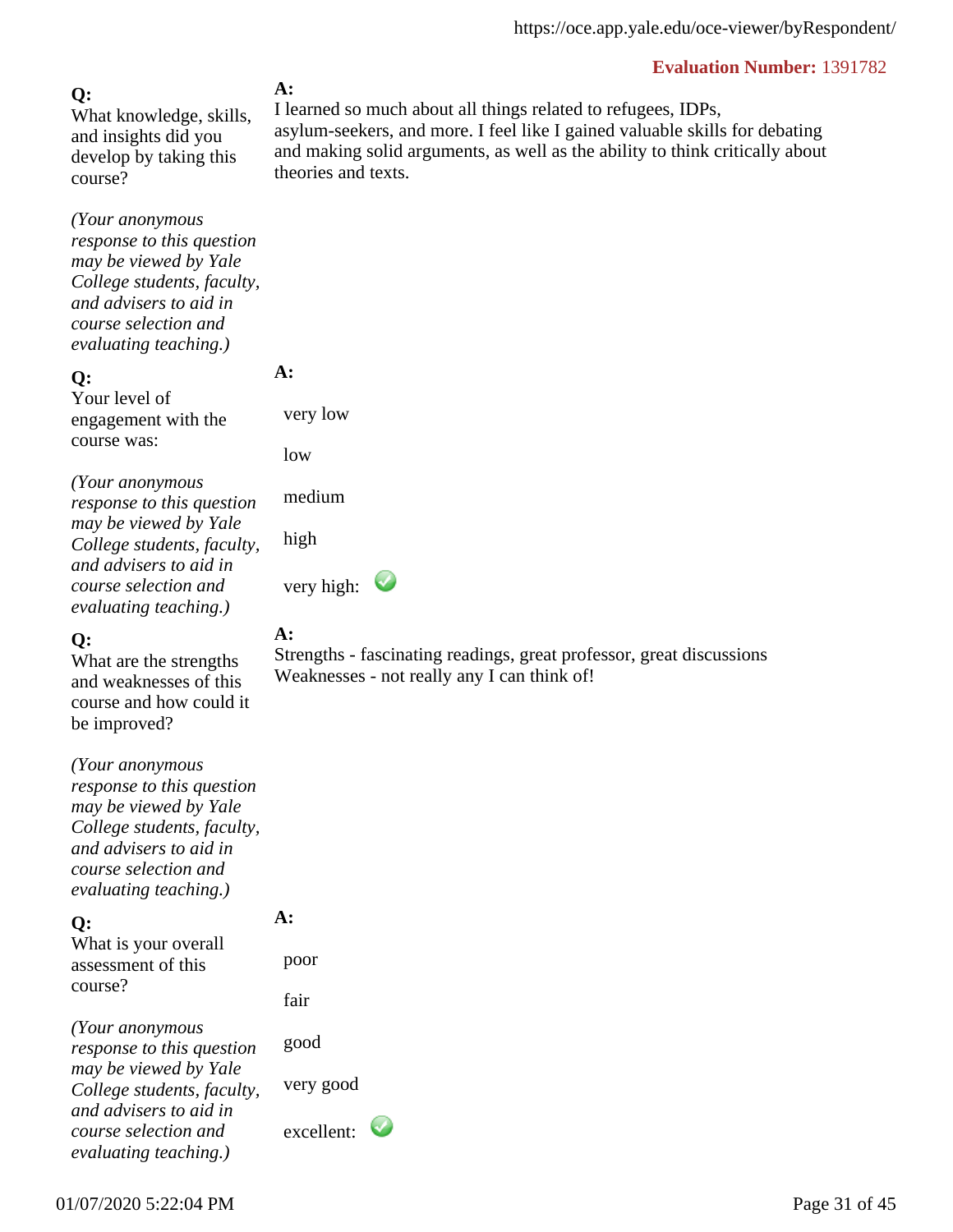The course was well organized to facilitate student learning.

*(Your anonymous response to this question may be viewed by Yale College students, faculty, and advisers to aid in course selection and evaluating teaching.)*

## **Q:**

I received clear feedback that improved my learning.

*(Your anonymous response to this question may be viewed by Yale College students, faculty, and advisers to aid in course selection and evaluating teaching.)*

## **Q:**

Relative to other courses you have taken at Yale, the level of intellectual challenge of this course was:

*(Your anonymous response to this question may be viewed by Yale College students, faculty, and advisers to aid in course selection and evaluating teaching.)*

## **Q:**

Relative to other courses you have taken at Yale, the workload of this course was:

*(Your anonymous response to this question may be viewed by Yale College students, faculty, and advisers to aid in course selection and evaluating teaching.)*

## **A:**

strongly disagree

disagree

neutral

agree

strongly agree:

## **A:**

strongly disagree

disagree

neutral

agree

strongly agree:

## **A:**

much less

less

same

greater:

much greater

## **A:**

much less

less

same

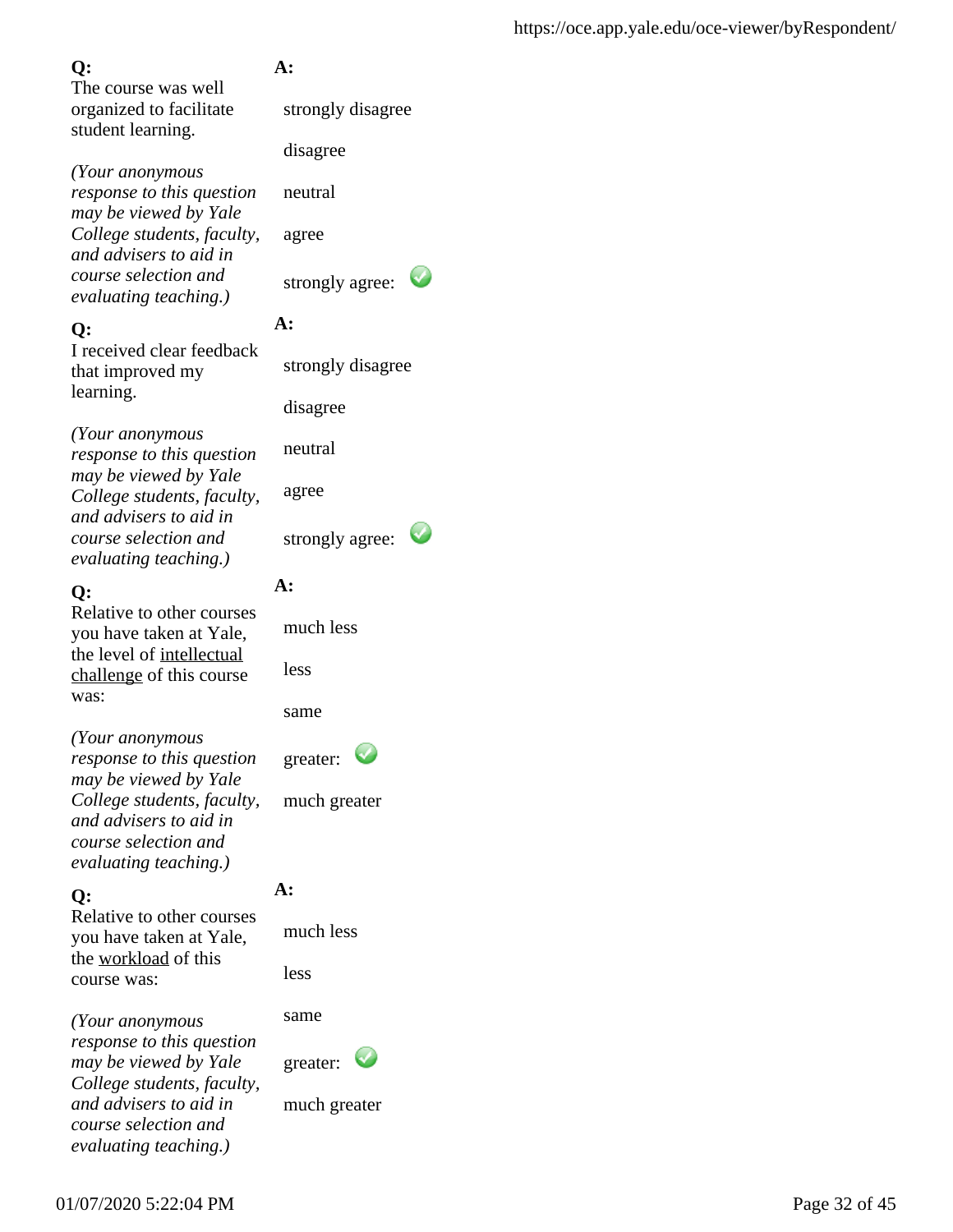Would you recommend this course to another student? Please explain.

*(Your anonymous response to this question may be viewed by Yale College students, faculty, and advisers to aid in course selection and evaluating teaching.)*

#### **Q:**

### **Instructor: Adam Lichtenheld**

Summarize the strengths and weaknesses of the instructor. In what ways was their teaching effective and in what ways could their teaching be improved?

*(Your anonymous response to this question may be viewed only by your instructor(s) and administrators responsible for evaluating teaching.)*

## **A:**

Yes 100%! This class is fascinating, has super interesting material and discussions, and Professor Lichtenheld is great. It is extremely relevant in todays world, and I feel like such a more educated person after having taken it.

### **A:**

Strengths - kind and welcoming to students, always available to meet with students, clearly cares a lot about the things he is teaching, extremely knowledgeable about forced migration Weaknesses - very few I can even think of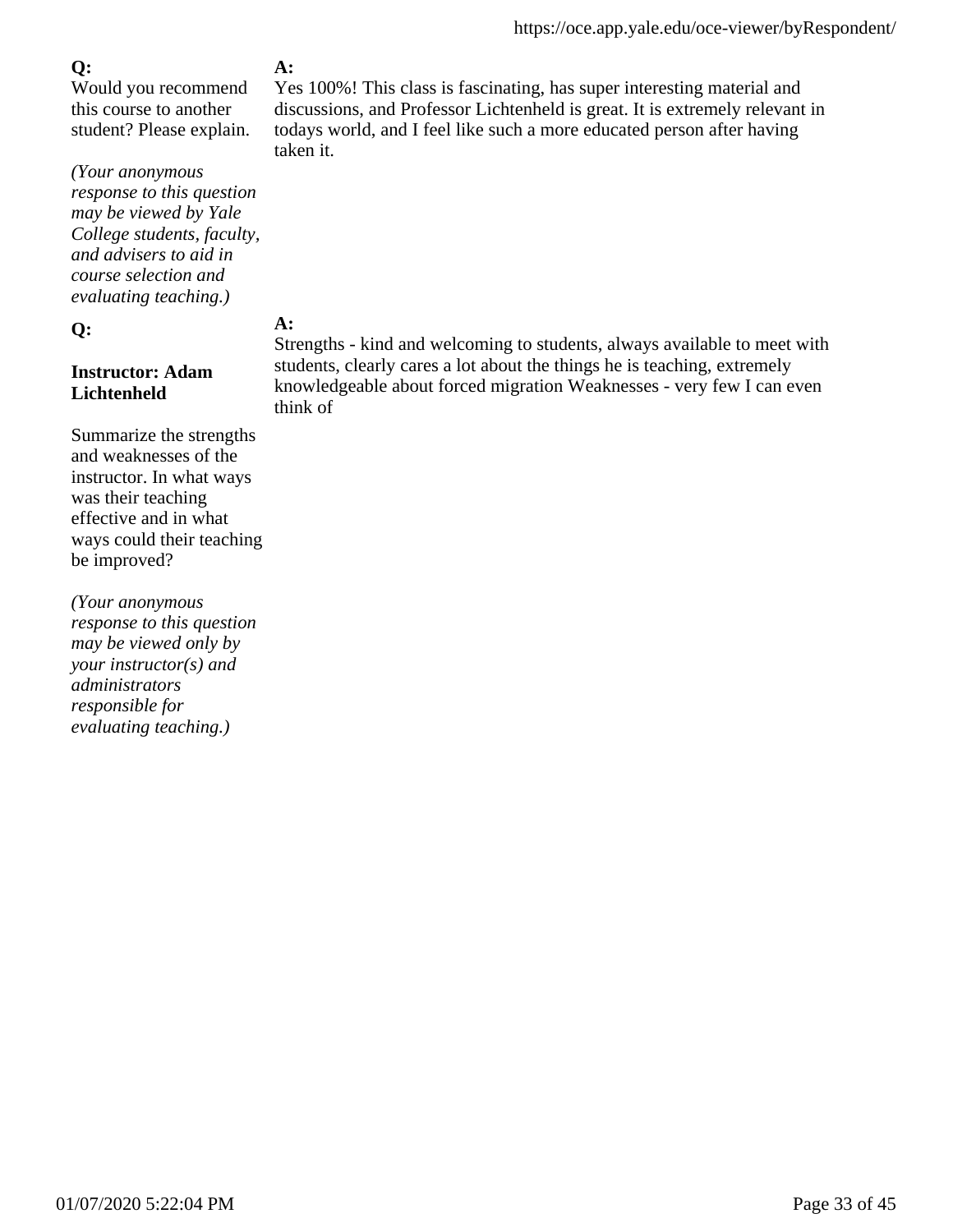**Q:** What knowledge, skills, and insights did you develop by taking this course?

*(Your anonymous response to this question may be viewed by Yale College students, faculty, and advisers to aid in course selection and evaluating teaching.)*

#### **Q:**

Your level of engagement with the course was:

*(Your anonymous response to this question may be viewed by Yale College students, faculty, and advisers to aid in course selection and evaluating teaching.)*

#### **Q:**

What are the strengths and weaknesses of this course and how could it be improved?

*(Your anonymous*

*response to this question may be viewed by Yale College students, faculty, and advisers to aid in course selection and evaluating teaching.)*

#### **Q:**

What is your overall assessment of this course?

*(Your anonymous response to this question may be viewed by Yale College students, faculty, and advisers to aid in course selection and evaluating teaching.)*

#### **A:**

I learned about many different academic approaches and topic areas within forced migration, including root causes, responses, and various theoretical analyses. I also learned more about how to develop and structure a research paper in Political Science.

**A:** 

very low

low

medium

high:  $\bigcup$ 

very high

### **A:**

The strengths of this course were the very interesting and timely material, the engaging class discussions, and the helpful instruction on paper-writing. A weakness was that the reading load was consistently pretty heavy and it was sometimes difficult to read and discuss closely in class because we could not reference readings electronically during class and printing is expensive/a waste of paper.

**A:**  poor

fair

good

very good:

excellent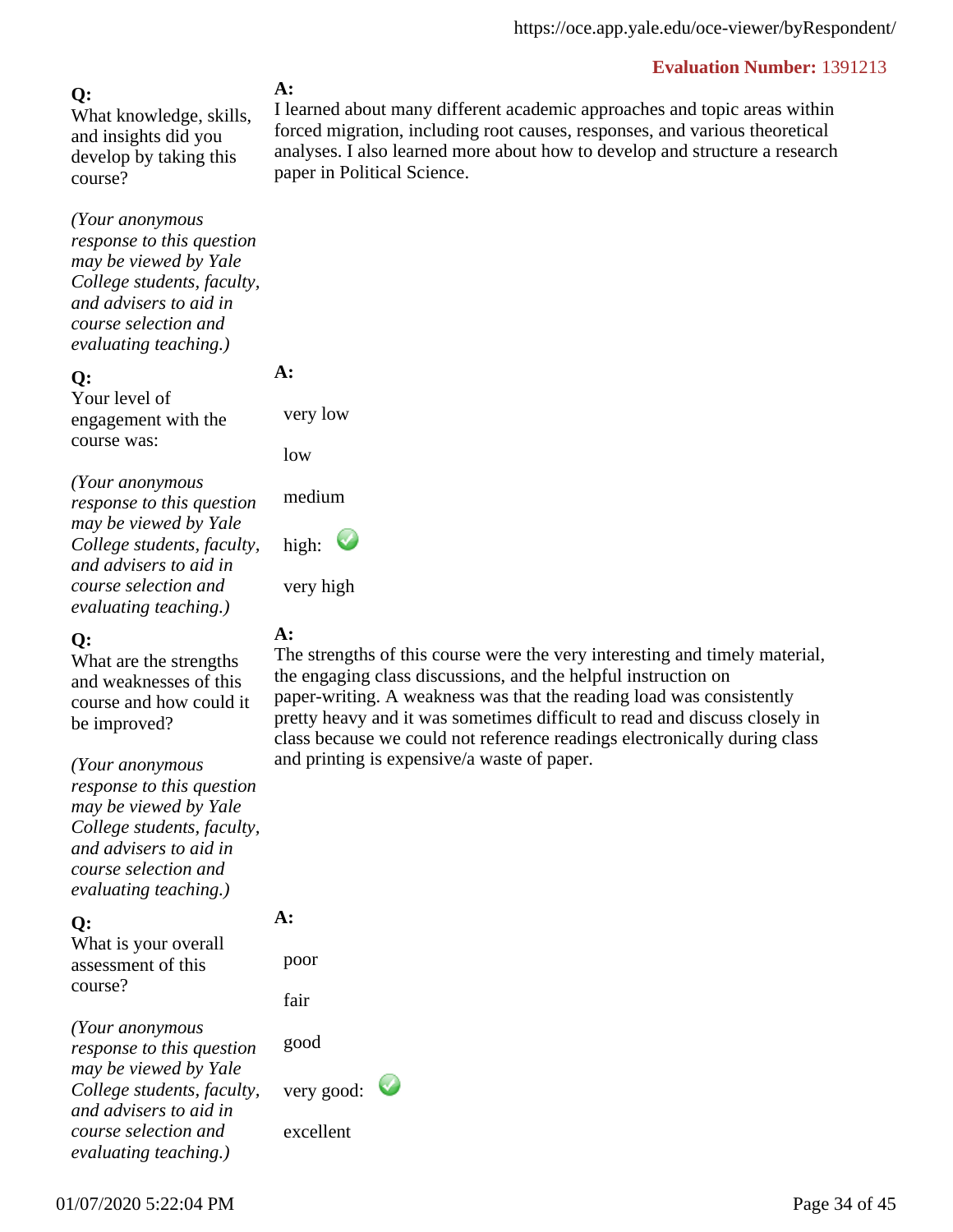The course was well organized to facilitate student learning.

*(Your anonymous response to this question may be viewed by Yale College students, faculty, and advisers to aid in course selection and evaluating teaching.)*

## **Q:**

I received clear feedback that improved my learning.

*(Your anonymous response to this question may be viewed by Yale College students, faculty, and advisers to aid in course selection and evaluating teaching.)*

## **Q:**

Relative to other courses you have taken at Yale, the level of intellectual challenge of this course was:

*(Your anonymous response to this question may be viewed by Yale College students, faculty, and advisers to aid in course selection and evaluating teaching.)*

## **Q:**

Relative to other courses you have taken at Yale, the workload of this course was:

*(Your anonymous response to this question may be viewed by Yale College students, faculty, and advisers to aid in course selection and evaluating teaching.)*

## **A:**

strongly disagree

disagree

neutral

| agree: |  |
|--------|--|
|--------|--|

strongly agree

## **A:**

strongly disagree

disagree

neutral

| agree: |  |
|--------|--|
|--------|--|

strongly agree

## **A:**

much less

less



greater

much greater

# **A:**

much less

less

same

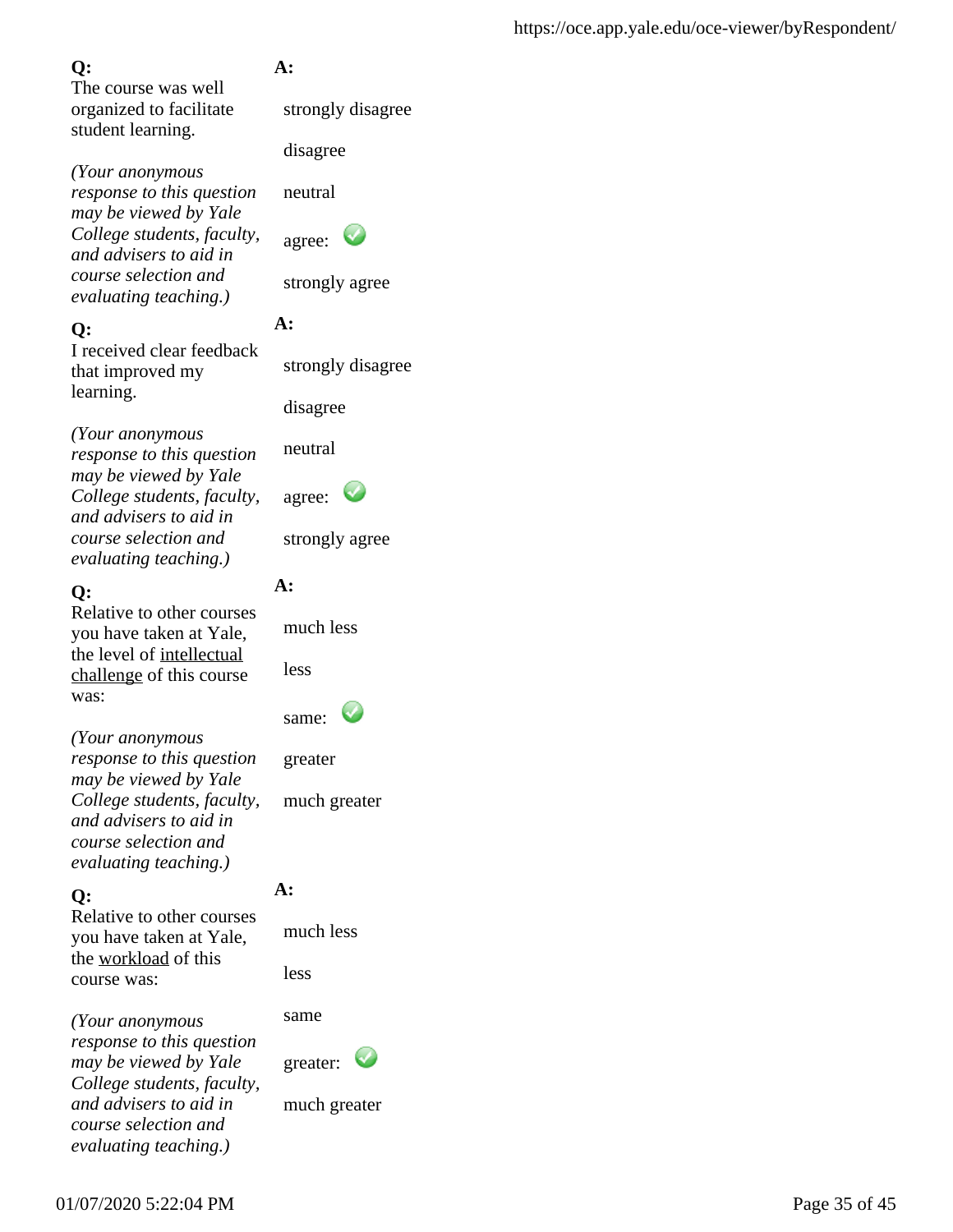Would you recommend this course to another student? Please explain.

*(Your anonymous*

*response to this question may be viewed by Yale College students, faculty, and advisers to aid in course selection and evaluating teaching.)*

### **Q:**

### **Instructor: Adam Lichtenheld**

Summarize the strengths and weaknesses of the instructor. In what ways was their teaching effective and in what ways could their teaching be improved?

*(Your anonymous response to this question may be viewed only by your instructor(s) and administrators responsible for evaluating teaching.)*

## **A:**

I would definitely recommend this course! The topic is so important and I wish there were more classes taught on migration/refugee studies because there is clearly a lot of student interest. The material we read was very interesting, though mostly academic work and a bit long, so make sure you are prepared for that. I learned a lot about how people approach the topic of forced migration in research and we also discussed the limits of this research and applications to current political issues. The class discussions benefitted a lot from the fact that most students had a background/work experience in the topic and had unique insights to share.

## **A:**

Professor Lichtenheld was a very approachable and knowledgable professor! He has done fascinating research in the field. In class, he guides discussion well but also lets the seminar flow and allows students to speak for most of the time. I liked that we summarized and broke down the readings/theories in class to make sure we understood them. I also appreciated that he prepared some extra lessons and advice to help us through the process of writing a research paper.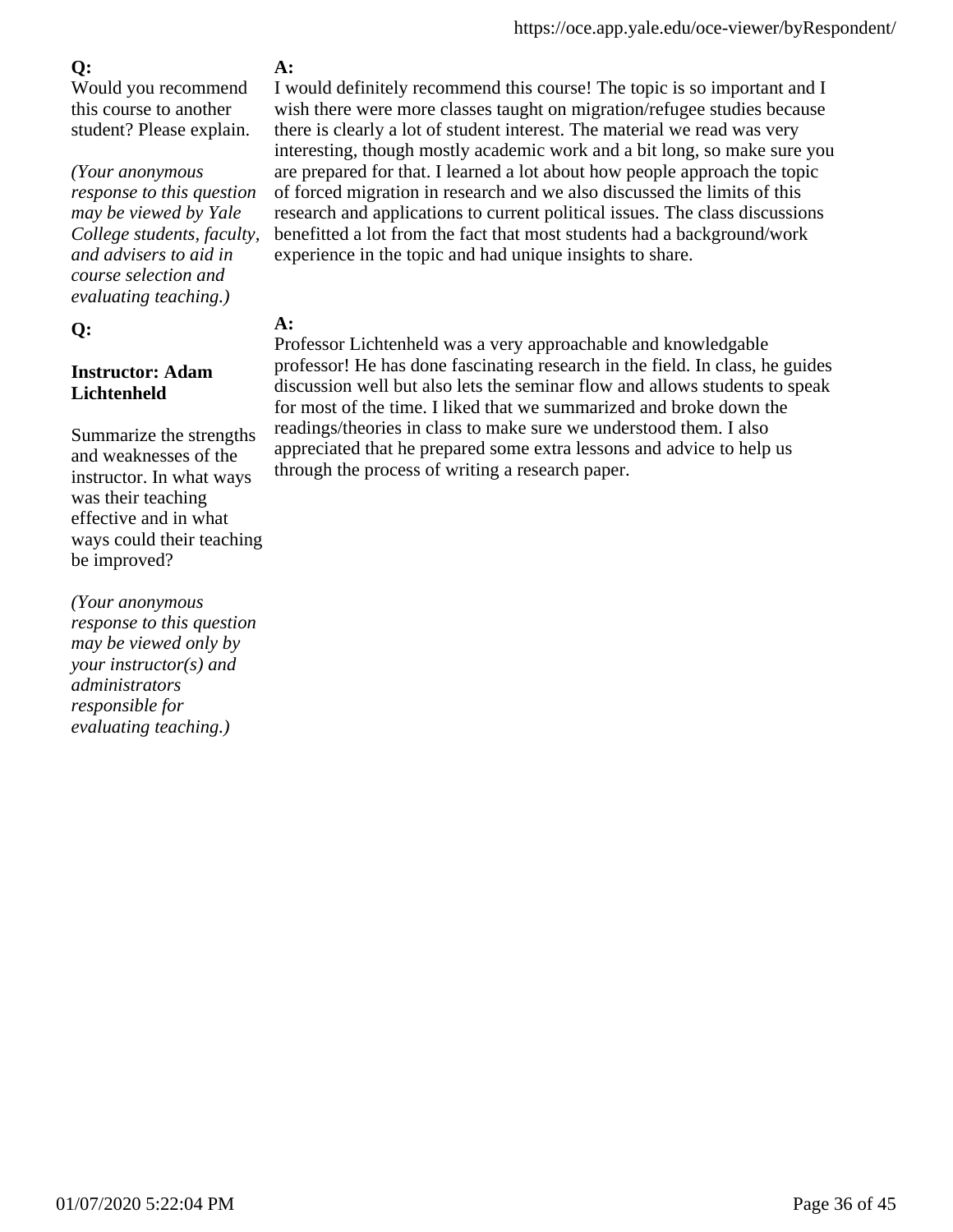**A:** Declined to Answer **Q:** What knowledge, skills, and insights did you develop by taking this course?

*(Your anonymous response to this question may be viewed by Yale College students, faculty, and advisers to aid in course selection and evaluating teaching.)*

#### **Q:**

Your level of engagement with the course was:

*(Your anonymous response to this question may be viewed by Yale College students, faculty, and advisers to aid in course selection and evaluating teaching.)*

### **Q:**

What are the strengths and weaknesses of this course and how could it be improved?

*(Your anonymous response to this question may be viewed by Yale College students, faculty, and advisers to aid in course selection and evaluating teaching.)*

#### **Q:**

What is your overall assessment of this course?

*(Your anonymous response to this question may be viewed by Yale College students, faculty, and advisers to aid in course selection and evaluating teaching.)*

**A:** 

very low

medium

high

very high:  $\bullet$ 

#### **A:**

It is a great course! The readings are really interesting and the course is well organised.

**A:** 

 poor fair good

very good

excellent: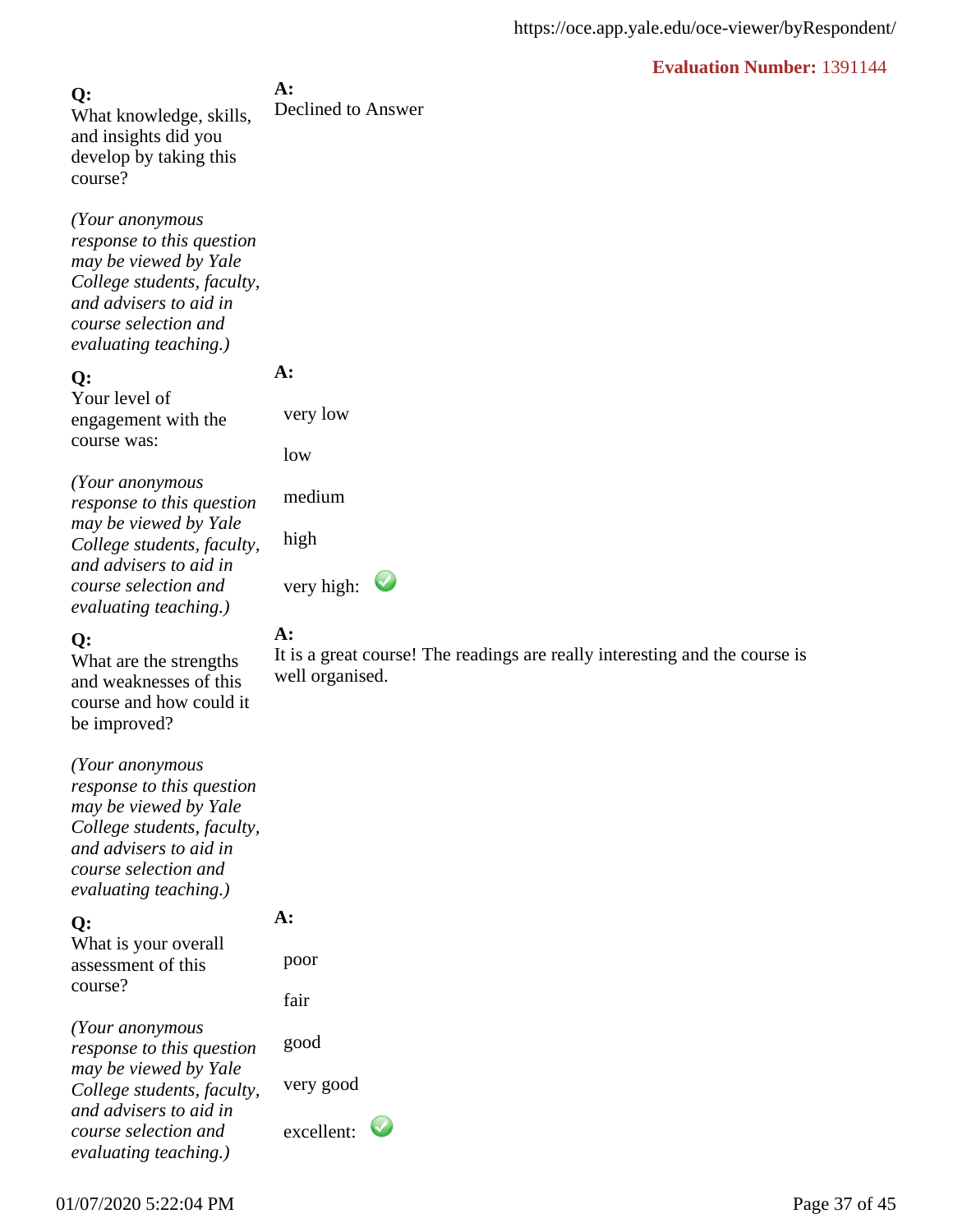The course was well organized to facilitate student learning.

*(Your anonymous response to this question may be viewed by Yale College students, faculty, and advisers to aid in course selection and evaluating teaching.)*

### **Q:**

I received clear feedback that improved my learning.

*(Your anonymous response to this question may be viewed by Yale College students, faculty, and advisers to aid in course selection and evaluating teaching.)*

### **Q:**

Relative to other courses you have taken at Yale, the level of intellectual challenge of this course was:

*(Your anonymous response to this question may be viewed by Yale College students, faculty, and advisers to aid in course selection and evaluating teaching.)*

## **Q:**

Relative to other courses you have taken at Yale, the workload of this course was:

*(Your anonymous response to this question may be viewed by Yale College students, faculty, and advisers to aid in course selection and evaluating teaching.)*

## **A:**

strongly disagree

disagree

neutral

agree

strongly agree:

## **A:**

strongly disagree

disagree

neutral

agree

strongly agree:

## **A:**

much less

less

| same: |  |
|-------|--|
|-------|--|

greater

much greater

## **A:**

much less

less

same

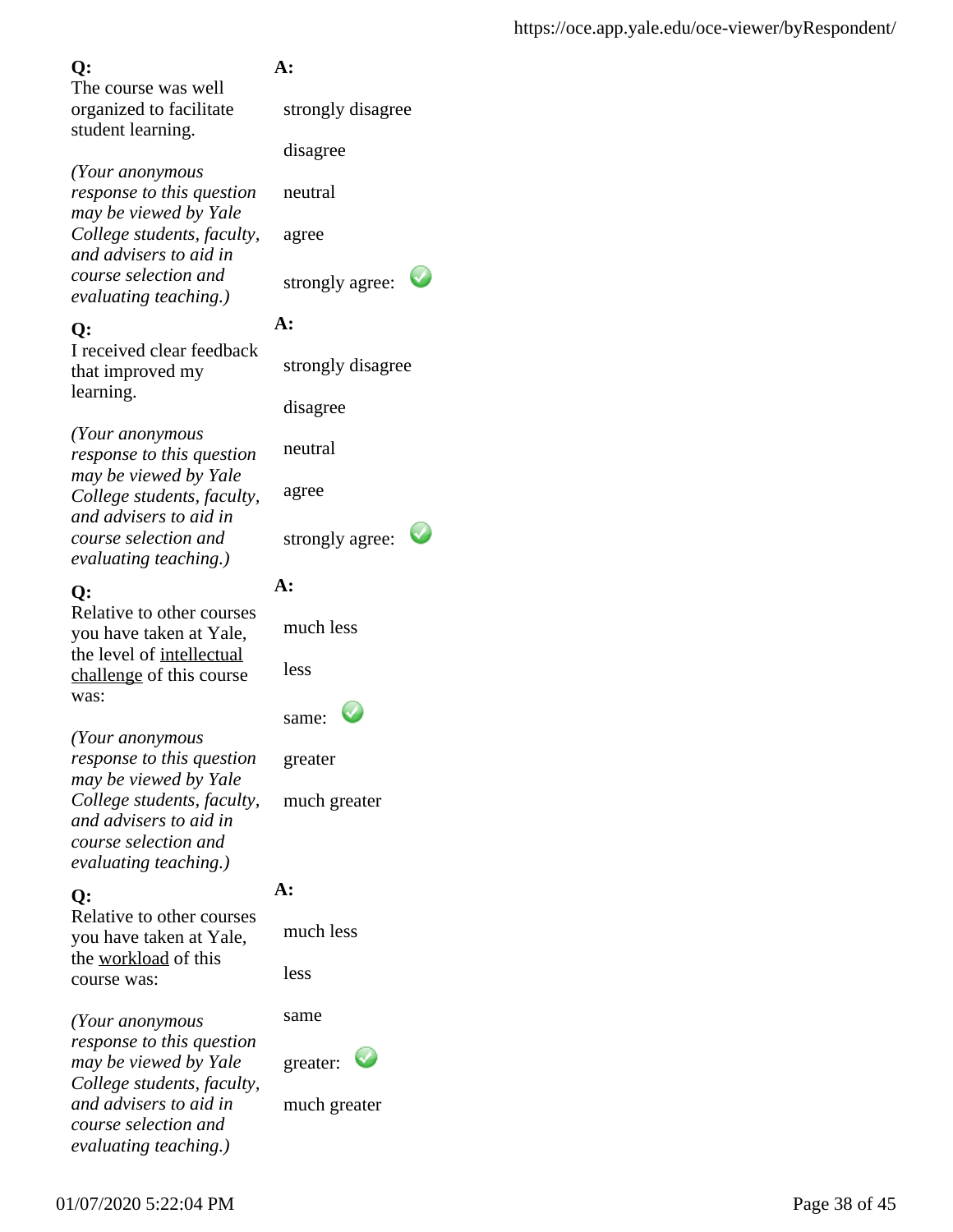Would you recommend this course to another student? Please explain.

*(Your anonymous response to this question may be viewed by Yale College students, faculty, and advisers to aid in course selection and evaluating teaching.)*

#### **Q:**

### **Instructor: Adam Lichtenheld**

Summarize the strengths and weaknesses of the instructor. In what ways was their teaching effective and in what ways could their teaching be improved?

*(Your anonymous response to this question may be viewed only by your instructor(s) and administrators responsible for evaluating teaching.)*

## **A:**

Yes, take the course! You learn a lot from professor Lichtenheld and the readings. The seminar is engaging and the discussions are interesting.

#### **A:**

Professor Lichtenheld is great! You really learn a lot from him both about the material covered in the course and about writing a political science research paper.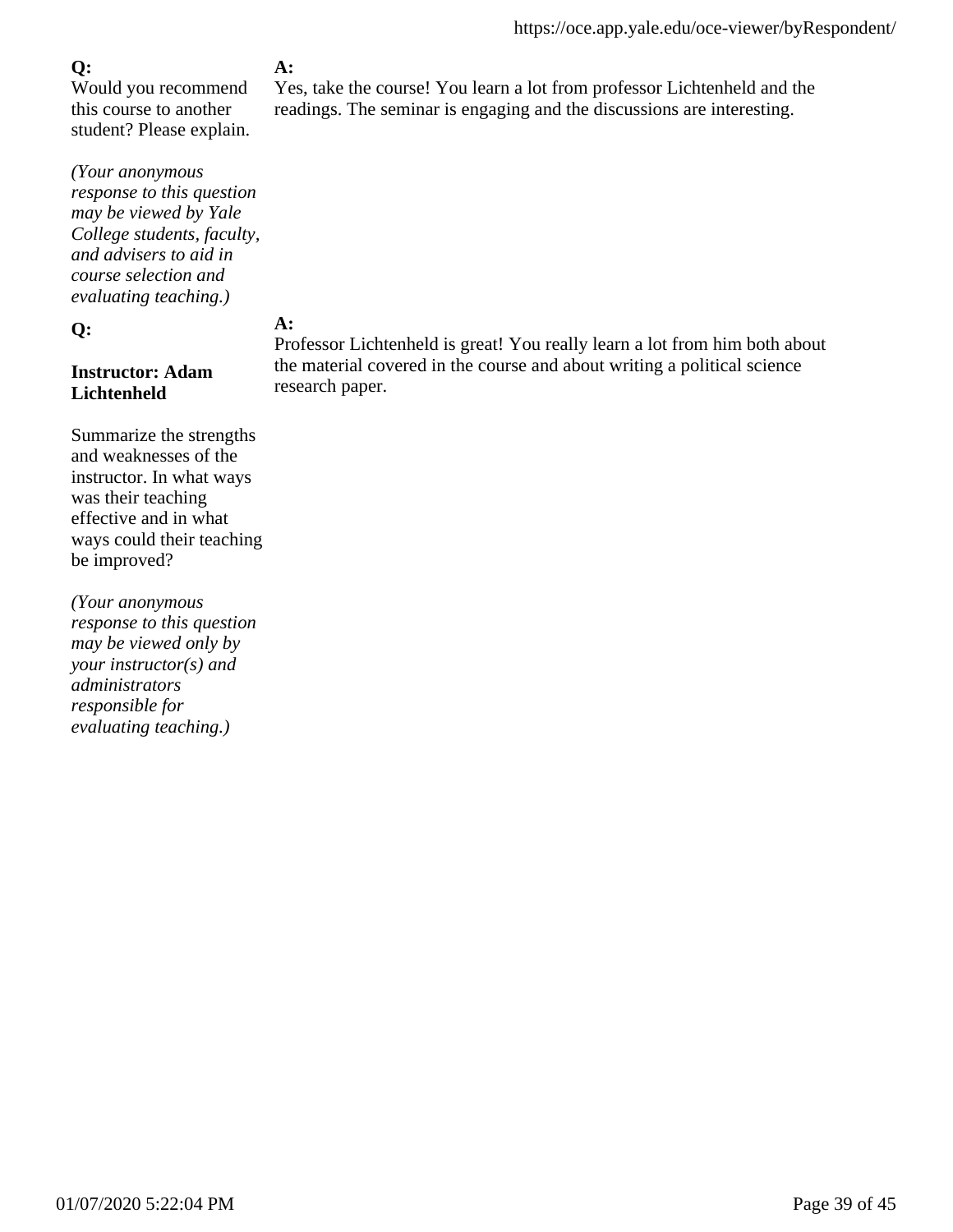**A:** Declined to Answer **Q:** What knowledge, skills, and insights did you develop by taking this course?

*(Your anonymous response to this question may be viewed by Yale College students, faculty, and advisers to aid in course selection and evaluating teaching.)*

#### **Q:**

Your level of engagement with the course was:

*(Your anonymous response to this question may be viewed by Yale College students, faculty, and advisers to aid in course selection and evaluating teaching.)*

### **Q:**

What are the strengths and weaknesses of this course and how could it be improved?

*(Your anonymous response to this question may be viewed by Yale College students, faculty, and advisers to aid in course selection and evaluating teaching.)*

### **Q:**

What is your overall assessment of this course?

**A:**  poor

**A:**

**A:** 

very low

medium

low

high

Declined to Answer

very high:  $\bullet$ 

fair

*(Your anonymous response to this question may be viewed by Yale College students, faculty, and advisers to aid in course selection and evaluating teaching.)*

good

very good:

excellent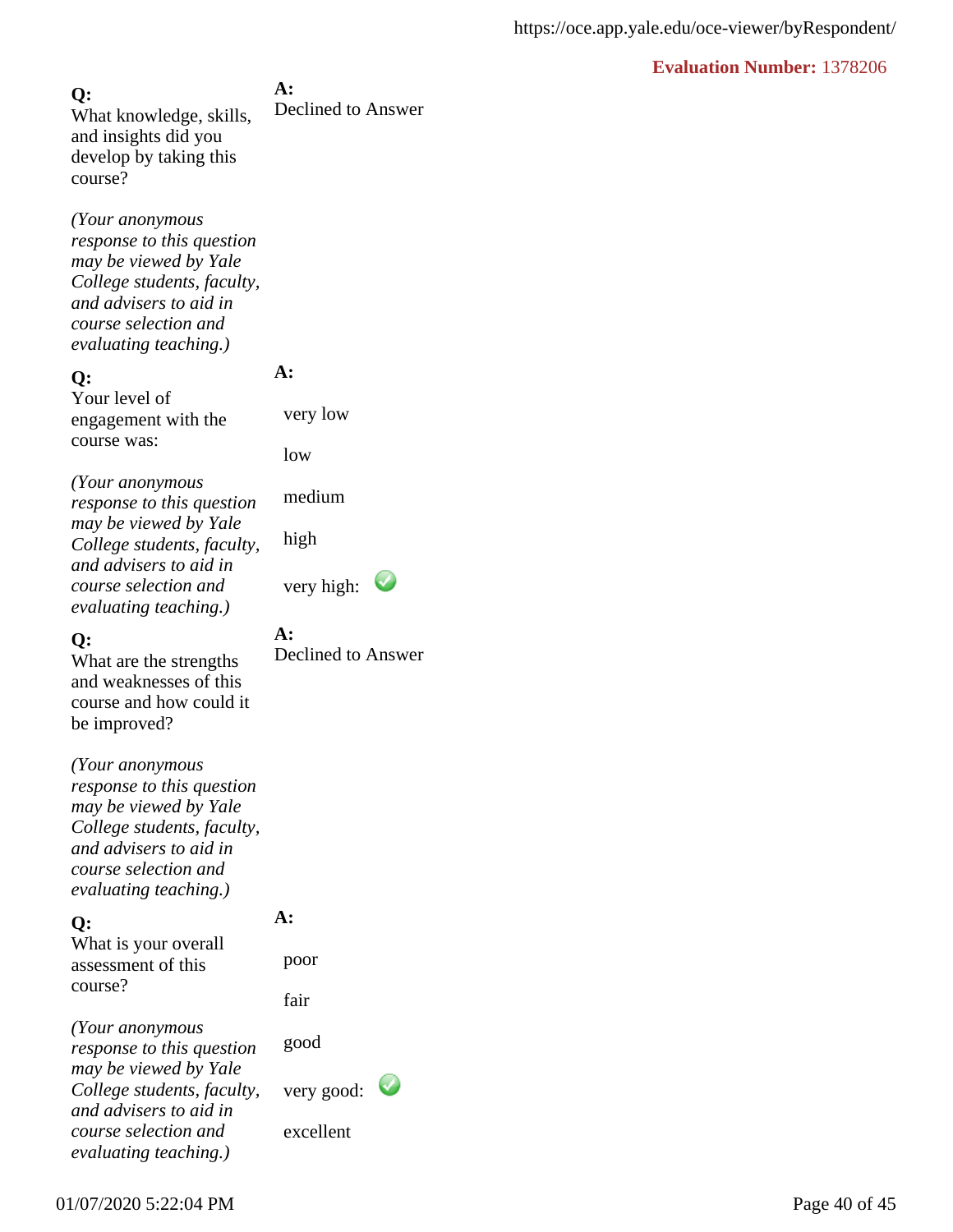The course was well organized to facilitate student learning.

*(Your anonymous response to this question may be viewed by Yale College students, faculty, and advisers to aid in course selection and evaluating teaching.)*

### **Q:**

I received clear feedback that improved my learning.

*(Your anonymous response to this question may be viewed by Yale College students, faculty, and advisers to aid in course selection and evaluating teaching.)*

### **Q:**

Relative to other courses you have taken at Yale, the level of intellectual challenge of this course was:

*(Your anonymous response to this question may be viewed by Yale College students, faculty, and advisers to aid in course selection and evaluating teaching.)*

## **Q:**

Relative to other courses you have taken at Yale, the workload of this course was:

*(Your anonymous response to this question may be viewed by Yale College students, faculty, and advisers to aid in course selection and evaluating teaching.)*

## **A:**

strongly disagree

disagree

neutral

agree

strongly agree:

## **A:**

strongly disagree

disagree

neutral

agree

strongly agree:

## **A:**

much less

less

same

greater:

much greater

## **A:**

much less

less

same

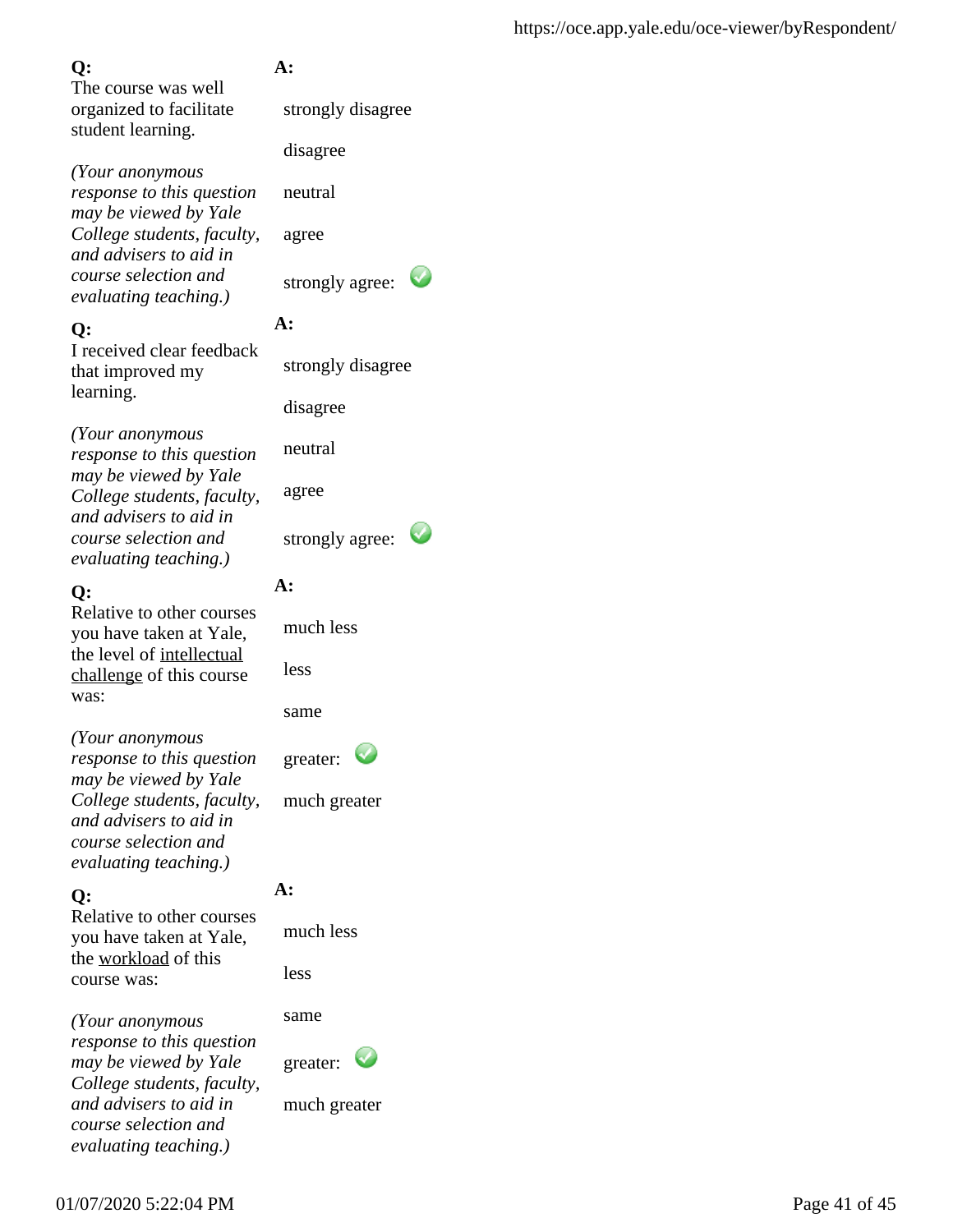Would you recommend this course to another student? Please explain.

*(Your anonymous response to this question may be viewed by Yale College students, faculty, and advisers to aid in course selection and evaluating teaching.)*

**Q:**

### **Instructor: Adam Lichtenheld**

Summarize the strengths and weaknesses of the instructor. In what ways was their teaching effective and in what ways could their teaching be improved?

*(Your anonymous response to this question may be viewed only by your instructor(s) and administrators responsible for evaluating teaching.)*

## **A:**

Yes! Really good overview of issues in global migration. We discussed questions such as how refugee crises are created, why people move, why people stay, how these issues become political, and what we can do looking forward. The course is really well organized, and we had a lot of great conversations. Lots of reading, but almost all of it is super interesting.

**A:**

Declined to Answer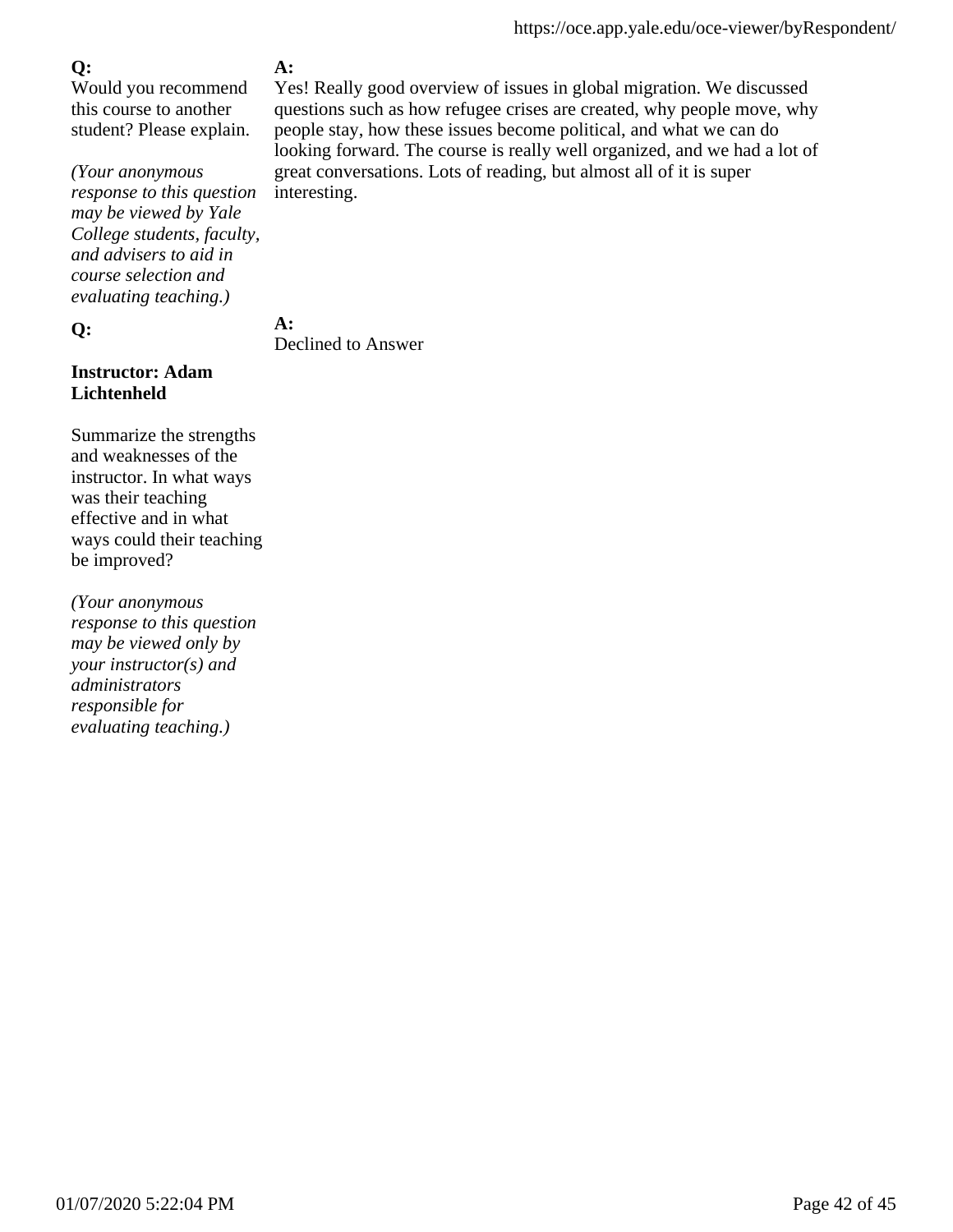**Q:** What knowledge, skills, and insights did you develop by taking this course?

*(Your anonymous response to this question may be viewed by Yale College students, faculty, and advisers to aid in course selection and evaluating teaching.)*

#### **Q:**

Your level of engagement with the course was:

*(Your anonymous response to this question may be viewed by Yale College students, faculty, and advisers to aid in course selection and evaluating teaching.)*

#### **Q:**

What are the strengths and weaknesses of this course and how could it be improved?

*(Your anonymous*

*response to this question may be viewed by Yale College students, faculty, and advisers to aid in course selection and evaluating teaching.)*

### **Q:**

What is your overall assessment of this course?

*(Your anonymous response to this question may be viewed by Yale College students, faculty, and advisers to aid in course selection and evaluating teaching.)*

### **A:**

I learned about the causes and consequences of forced migration, the ethics and law surrounding refugees and internally displaced people, and read many different interesting scholars who were expert on the subjects.

## **A:**

**A:** 

very low

medium

high:

very high

low

This class was broad but also super in depth. I learned a tonne from the material and was challenged in my beliefs constantly. Not only did the class portray the typical kinds of academic work typically associated with the subject, it also did an amazing job presenting both sides of the argument. In this way it provided a knowledge base that I'm sure would be very applicable to multiple different kinds of academic work. This was apparent in the final papers, where everyone seemed to do completely different subjects, all the while drawing from the information in the class. The discussions were super well led, the seminars had breaks after every 45 minutes after which Professor Lichtenheld changed pace and we worked in different settings. There really weren't any weaknesses of the class; it was one of the best seminars I've had the privilege of taking here.

## **A:**

 poor fair good very good excellent: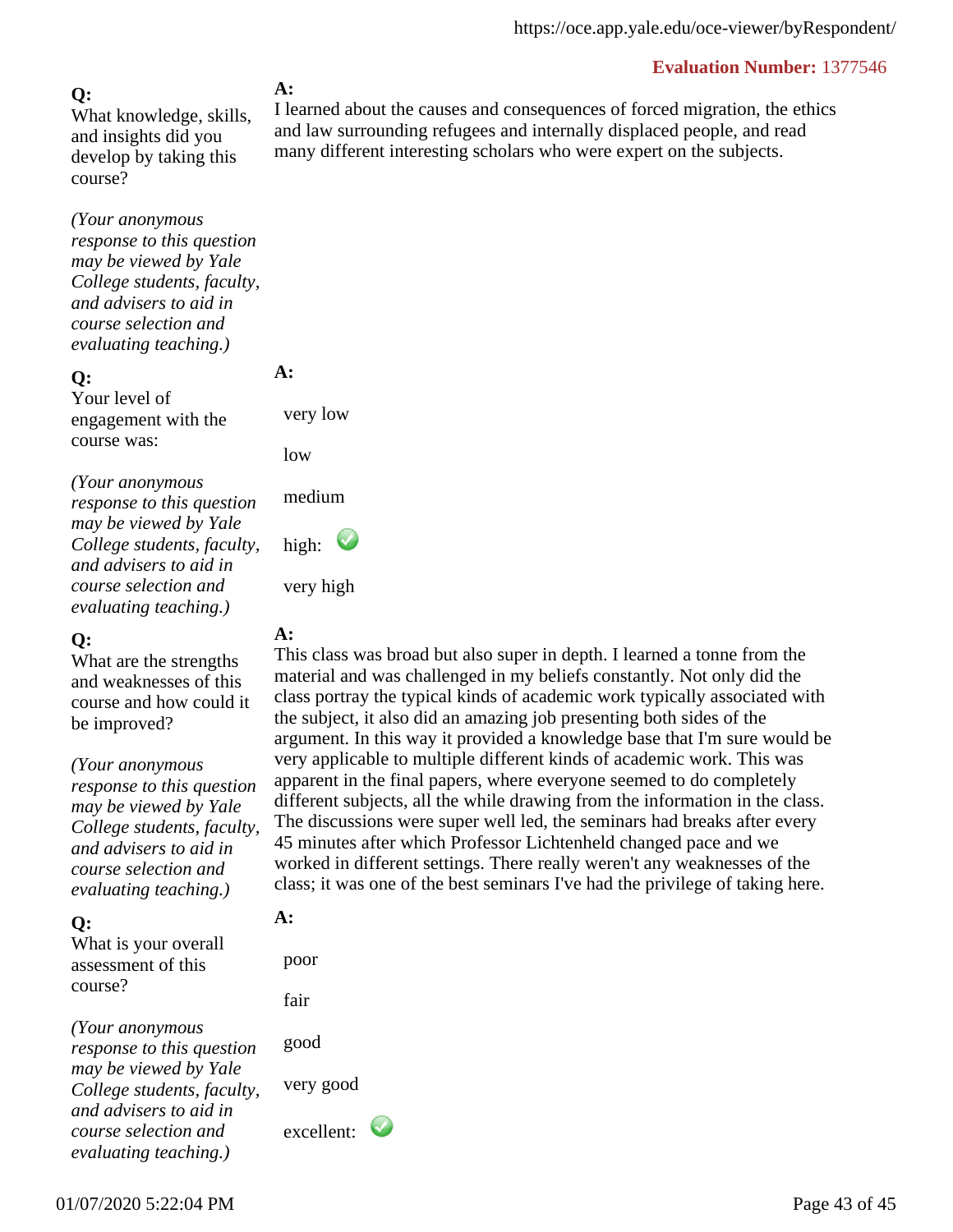The course was well organized to facilitate student learning.

*(Your anonymous response to this question may be viewed by Yale College students, faculty, and advisers to aid in course selection and evaluating teaching.)*

## **Q:**

I received clear feedback that improved my learning.

*(Your anonymous response to this question may be viewed by Yale College students, faculty, and advisers to aid in course selection and evaluating teaching.)*

## **Q:**

Relative to other courses you have taken at Yale, the level of intellectual challenge of this course was:

*(Your anonymous response to this question may be viewed by Yale College students, faculty, and advisers to aid in course selection and evaluating teaching.)*

## **Q:**

Relative to other courses you have taken at Yale, the workload of this course was:

*(Your anonymous response to this question may be viewed by Yale College students, faculty, and advisers to aid in course selection and evaluating teaching.)*

## **A:**

strongly disagree

disagree

neutral

agree

strongly agree:

## **A:**

strongly disagree

disagree

neutral

agree

strongly agree:

## **A:**

much less

less

same

greater:

much greater

## **A:**

much less

less

same